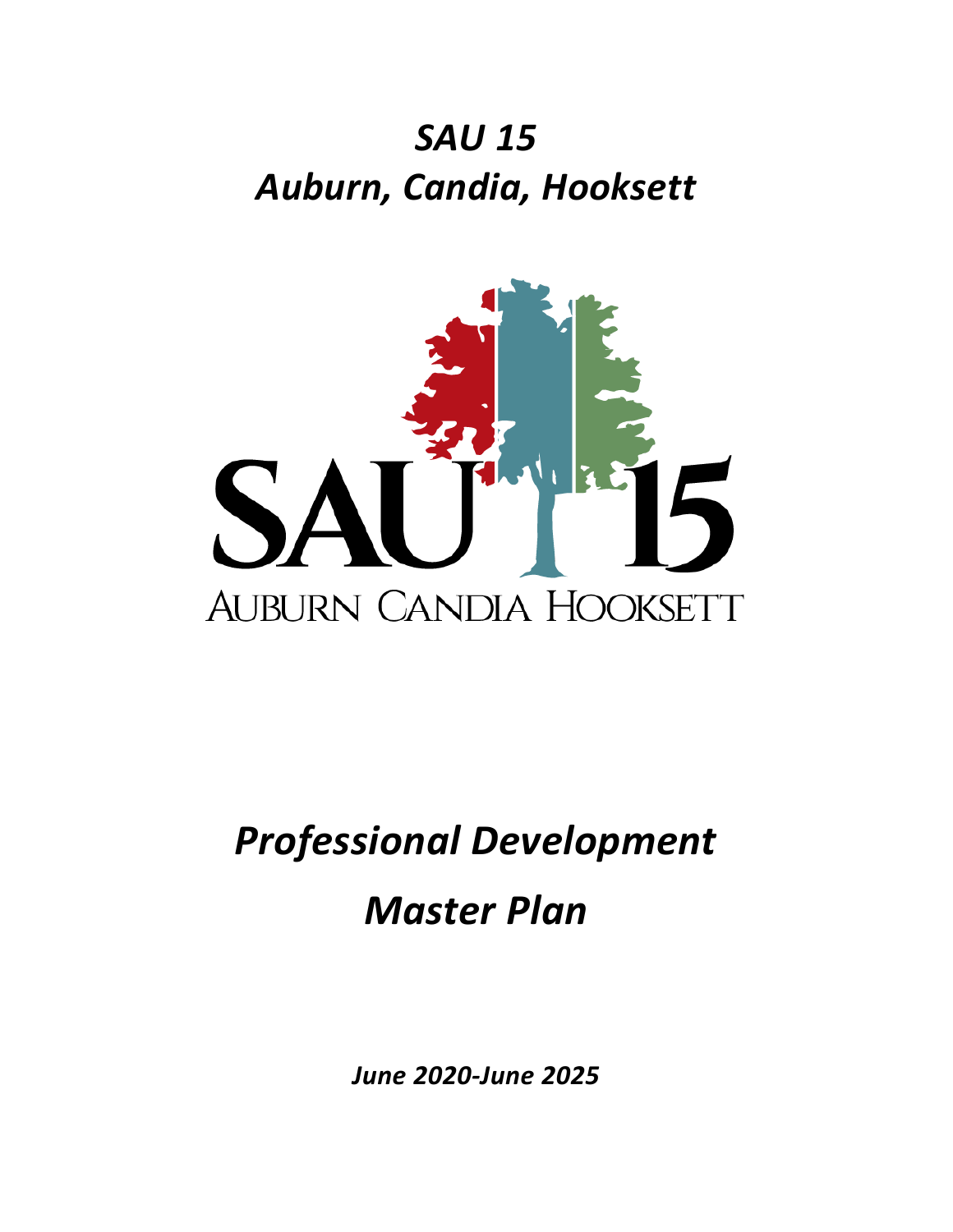## **Table of Contents**

| Acknowledgment/Committee                                                                                                                          |   |
|---------------------------------------------------------------------------------------------------------------------------------------------------|---|
| Introduction                                                                                                                                      |   |
| <b>Statement of Purpose</b>                                                                                                                       |   |
| <b>Professional Development Committee</b>                                                                                                         |   |
| Procedure To Amend The SAU 15 Development Plan                                                                                                    |   |
| Data Collection, Interpretation, and Use                                                                                                          |   |
| Data Sources for Collection, Interpretation, And Use                                                                                              |   |
| Process And Requirements For Developing, Implementing And<br>Documenting Completion of 3-Year Individual Professional<br><b>Development Plans</b> | X |
| Individual Professional Development Plans Required Of All<br>Educators                                                                            |   |
| <b>Establishing Individual Professional Development Goals</b>                                                                                     |   |
| Procedure For Developing An Individual Professional<br>Development Plan (IPDP)                                                                    |   |
| Documentation Of Professional Learning                                                                                                            |   |
| <b>Professional Development Timeline</b>                                                                                                          |   |
| <b>Option 1-Portfolio Pathway</b>                                                                                                                 |   |
| <b>Option 2-Continuing Education Pathway</b>                                                                                                      |   |
| <b>Option 3-Combination Continuing Education &amp; Portfolio</b><br>Pathway                                                                       |   |
| <b>Certified Paraeducators</b>                                                                                                                    |   |
| Appendix                                                                                                                                          |   |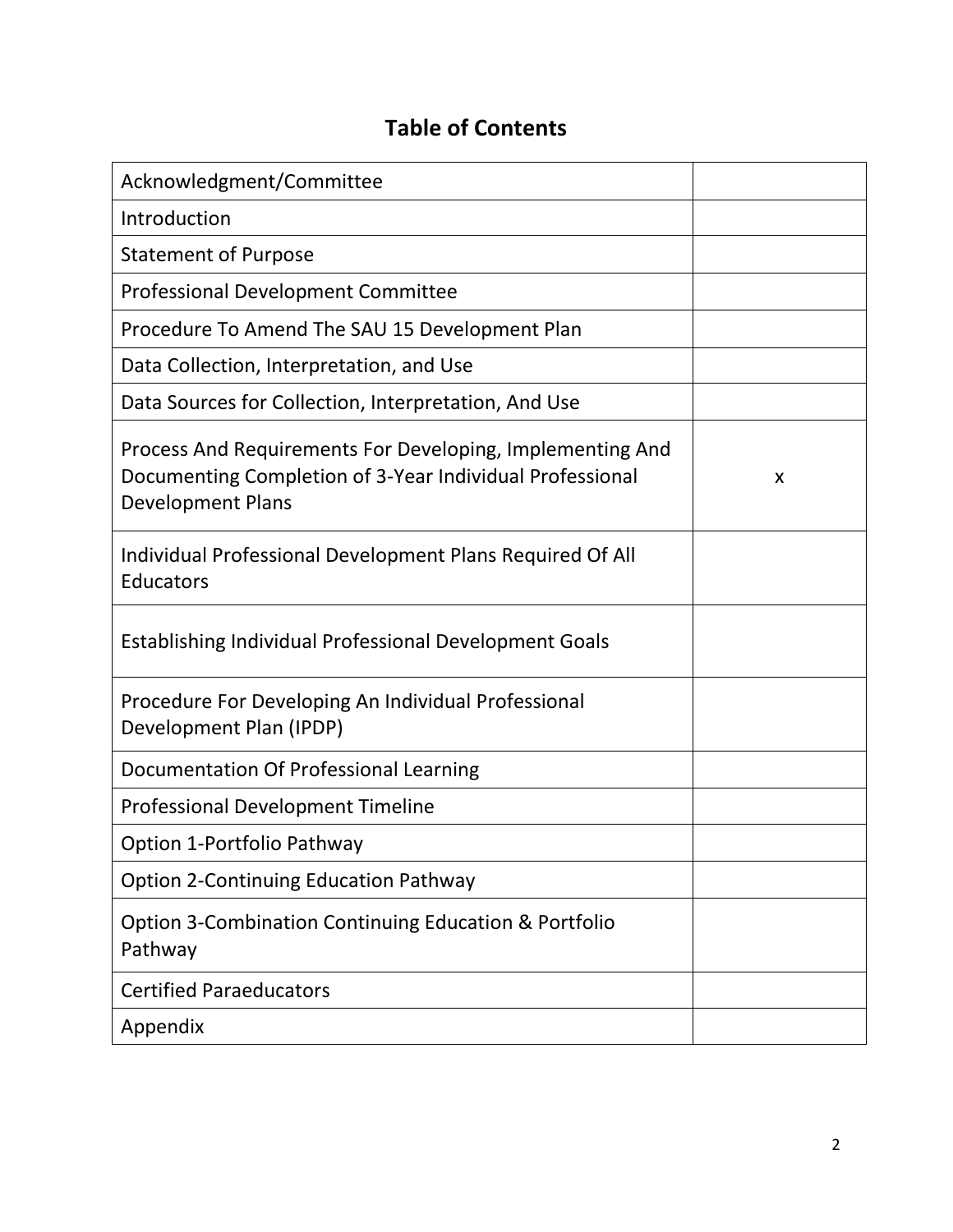## ACKNOWLEDGEMENT SAU 15 PROFESSIONAL DEVELOPMENT COMMITTEE MEMBERS

The SAU 15 Professional Development Committee met regularly to review the state guidelines and write and/or rewrite this Master Plan. This document is revised in accordance with New Hampshire Department of Education guidelines, which require revision of the plan on a five-year basis.

This committee would like to express their sincere gratitude to those who contributed their thoughts, concerns and suggestions throughout this process. We fully recognize that this documentation is the work of many people who contributed their ideas about what constitutes good teaching and how we can achieve revisions as we implement the plan and experience the required components.

| <b>Committee Member</b>    | <b>Group Represented</b>        |
|----------------------------|---------------------------------|
| Cheryl Kaake               | Auburn Village School           |
| Cheryl St. Pierre, Chair   | Henry Moore School              |
| Susan Salcito              | Fred C. Underhill School        |
| <b>Beth Curran</b>         | <b>Memorial School</b>          |
| <b>Margaret Collins</b>    | David R. Cawley Middle School   |
| <b>Christine Gialousis</b> | Director of Student Services    |
| <b>Matthew Benson</b>      | Principal                       |
| Marge Polak                | <b>Assistant Superintendent</b> |

## **Educational Philosophy**

The members of the SAU 15 educational community are committed+ to developing lifelong learners who are creative and critical thinkers and who contribute to a changing global society. The SAU educational community-at-large working collaboratively towards this mission.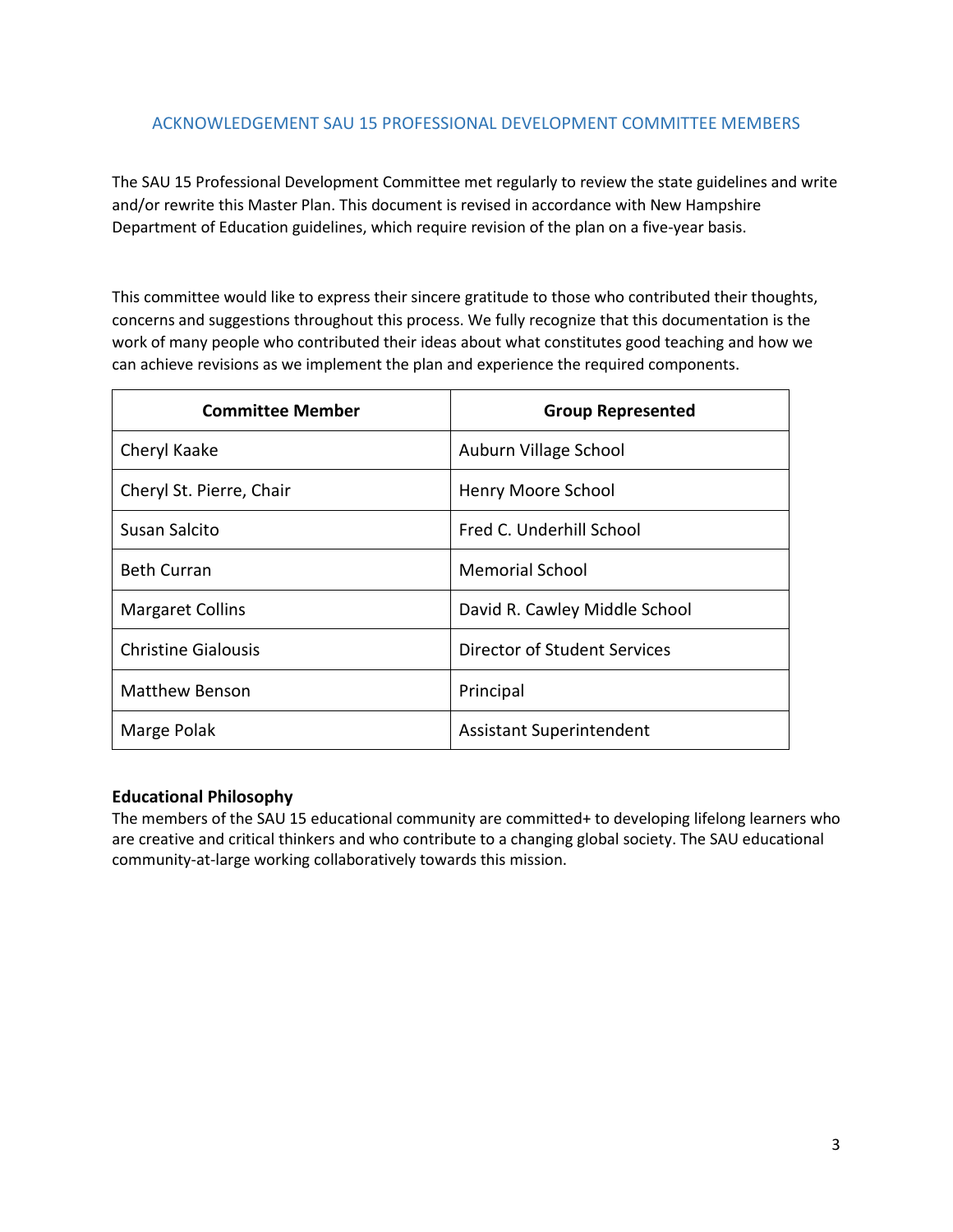## **Introduction**

The SAU 15 Professional Development Master Plan is designed to increase student learning by improving the quality of instructional, administrative, and supervisory service. This plan integrates the process of an educator's goal setting, professional growth, supervision, evaluation, and recertification. This Professional Development Master Plan provides the structure and means through which educators continuously enhance their professional competency and simultaneously satisfy the NH recertification requirements enumerated in Ed 512.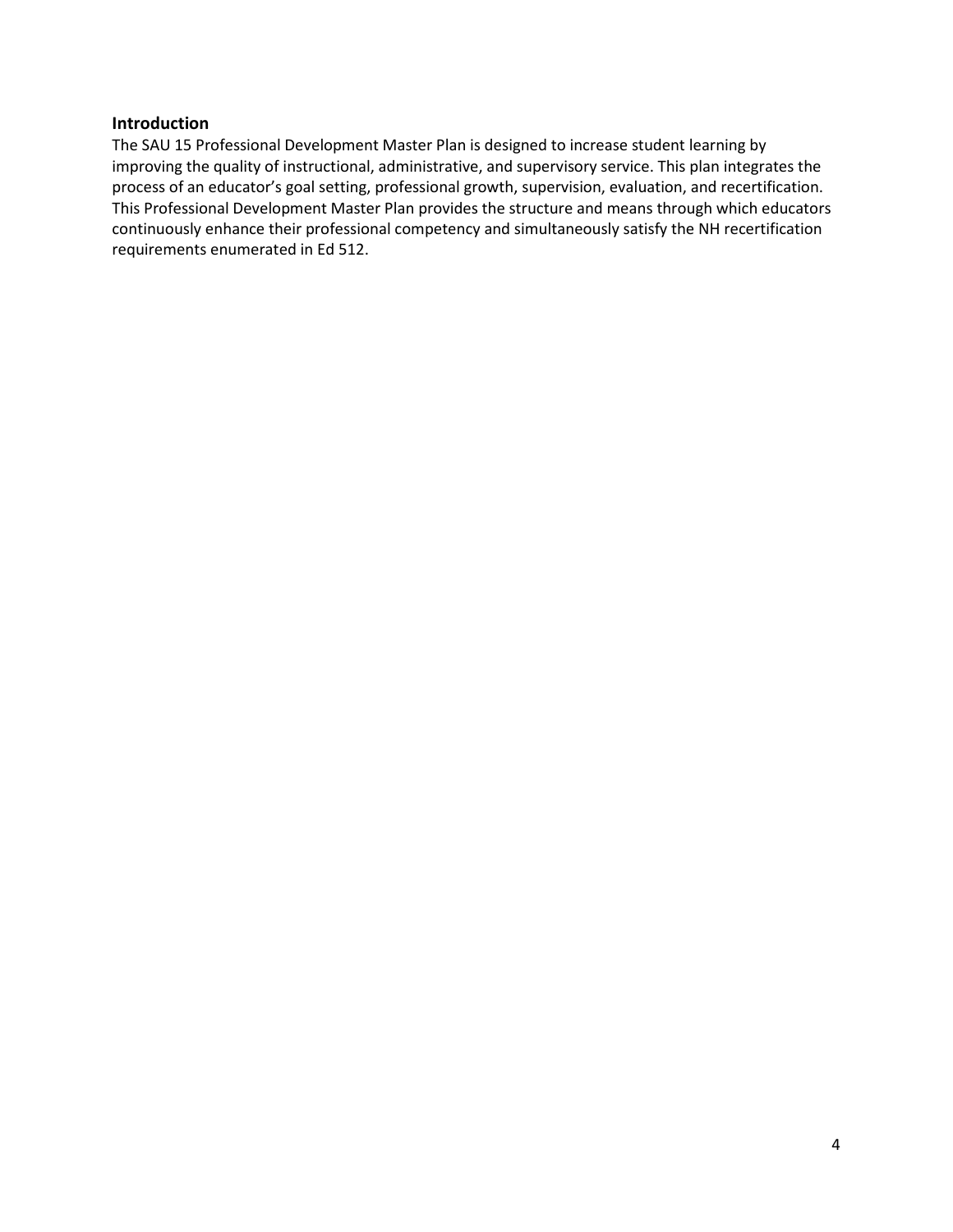## **Essential Question: How do we promote and foster Educator's professional development as a vehicle for improving student learning?**

The purpose of professional development in our learning community is to promote and foster educator's learning as a vehicle to meet our SAU-wide, school and district goals, and improve student learning. Just as the research and development branch of a cooperation constantly gathers data by surveying their customers and researching new technology, professional development in a learning community uses data from our students' performances, plus performance goals established by the community, SAU, schools and educators, to enhance and improve student learning. Thus, improving student learning is driven by the interdependence of all adults working.

## **Essential Questions: What is the relationship between professional development and improved student learning?**

Our Professional Development Master Plan is based on the belief that we should all be engaged in learning by asking questions, setting goals, reflecting on our practices, analyzing student work, focusing on the SAU/building goals of improving student achievement and gathering evidence of the impact of our Professional Development Master Plan relate to the nature of teaching and learning current research on professional development, inquiry, and school reform, as well as to the role of a learning community in supporting professionals to improve teaching and student learning.

This master plan builds upon existing professional strengths, encourages reflection on teaching practice, and fosters a collaborative learning model. This plan reflects SAU 15 Core Values, Learning Forward's Seven Standard for Professional Learning, and the National Board of Teaching Standards. These Standards give educators the information they need to take leadership roles as advocates for facilitators of effective professional learning and conditions required for its success.

## **Definition of Professional Learning:**

Implicit in the standards are several prerequisites for effective professional learning:

- 1. Educator's commitment to students, *all* students, is the foundation of effective professional learning
- 2. Each educator involved in professional learning comes to the experience ready to learn.
- 3. Professional learning can foster collaborative inquiry and learning that enhances individual and collective performance.
- 4. Educators learn in different ways and at different rates.

## **Link between Professional Development, Educator Effectiveness & Student Achievement:**

All professional staff have a responsibility to maintain their certification. This Professional Development Master Plan provides the structure and means through which educators continuously enhance their professional competency and simultaneously satisfy the NH recertification requirements enumerated in Ed 512. It assists each educator in setting, implementing and reflecting on goals in an individual professional development plan to strengthen instructional practices and increase student achievement.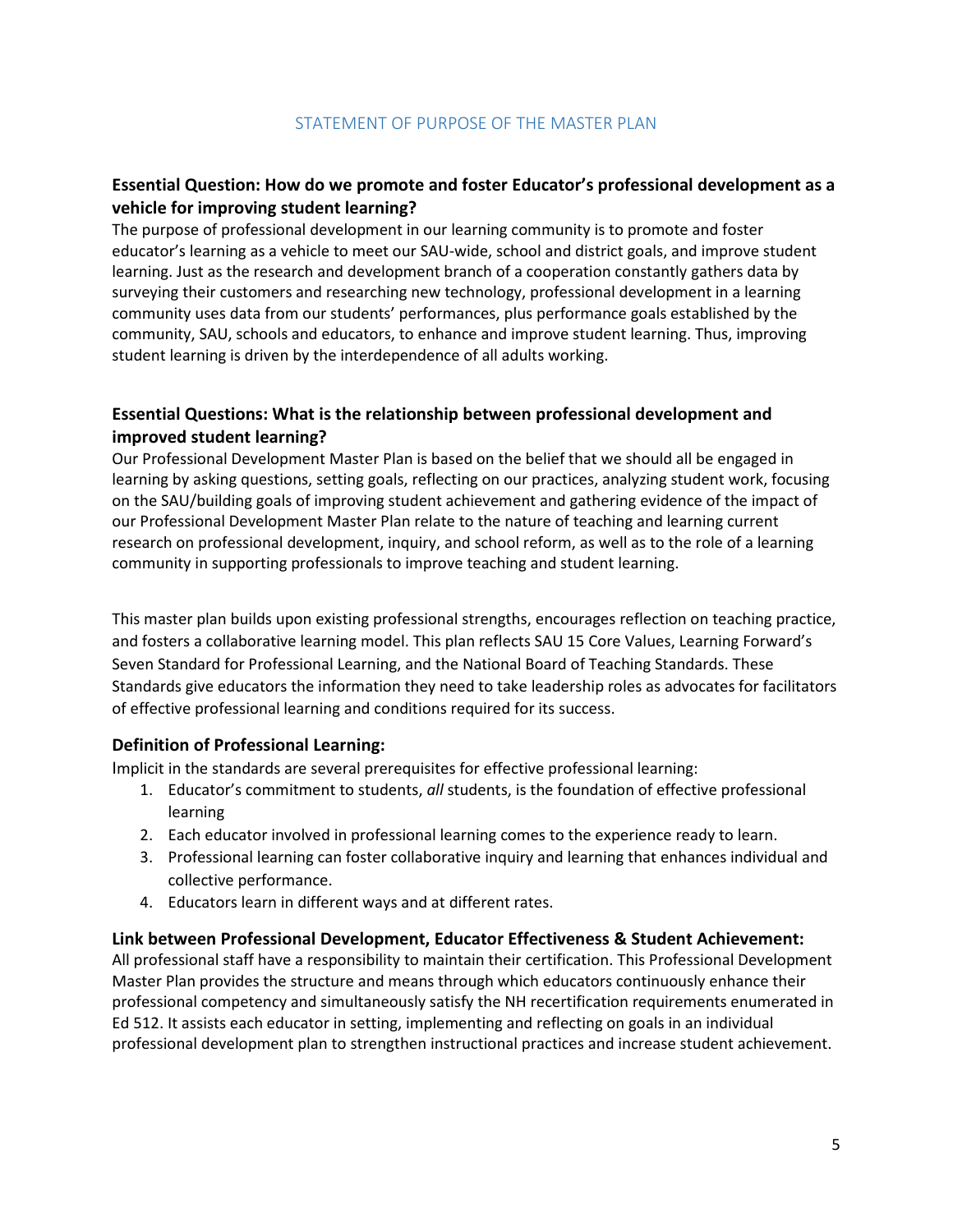## **High Quality Professional Development:**

- Promotes improvement of student achievement and develops a community of learners, based on the belief that all students can attain high standards.
- Creates opportunities for educators to sustain professional dialogue, engage in thoughtful analysis, and identify instructional practices to improve teaching and student learning. Includes ongoing training in the instruction of reading, writing, mathematics, science, social studies, unified arts, and technology.
- Incorporate job-embedded activities as well as traditional activities such as workshops, conferences and courses in the completion of an Individual Professional Development Plan.

**Roles of the Master Plan in Supporting the District/School Improvement Goals and Strategies:** The Professional Development Plan outlines the procedures by which staff members develop further expertise in meeting their professional growth needs. These needs must be aligned with SAU 15 Core Values. (Appendix)

## **Relationship between Professional Development System and Educator Evaluation System:**

The SAU 15 Professional Development and Teacher Evaluation Systems use a model based on the work of Charlotte Danielson's *A Framework for Teaching*. The model promotes a thorough measurement of teacher knowledge of content and pedagogy, while encouraging teachers to self-reflect, re-evaluate and improve practice through collaboration with an evaluator.

SAU 15 recognizes that an evaluation model should serve two purposes: to measure teacher effectiveness and to provide for professional learning (growth) in order to deepen student understanding and achievement.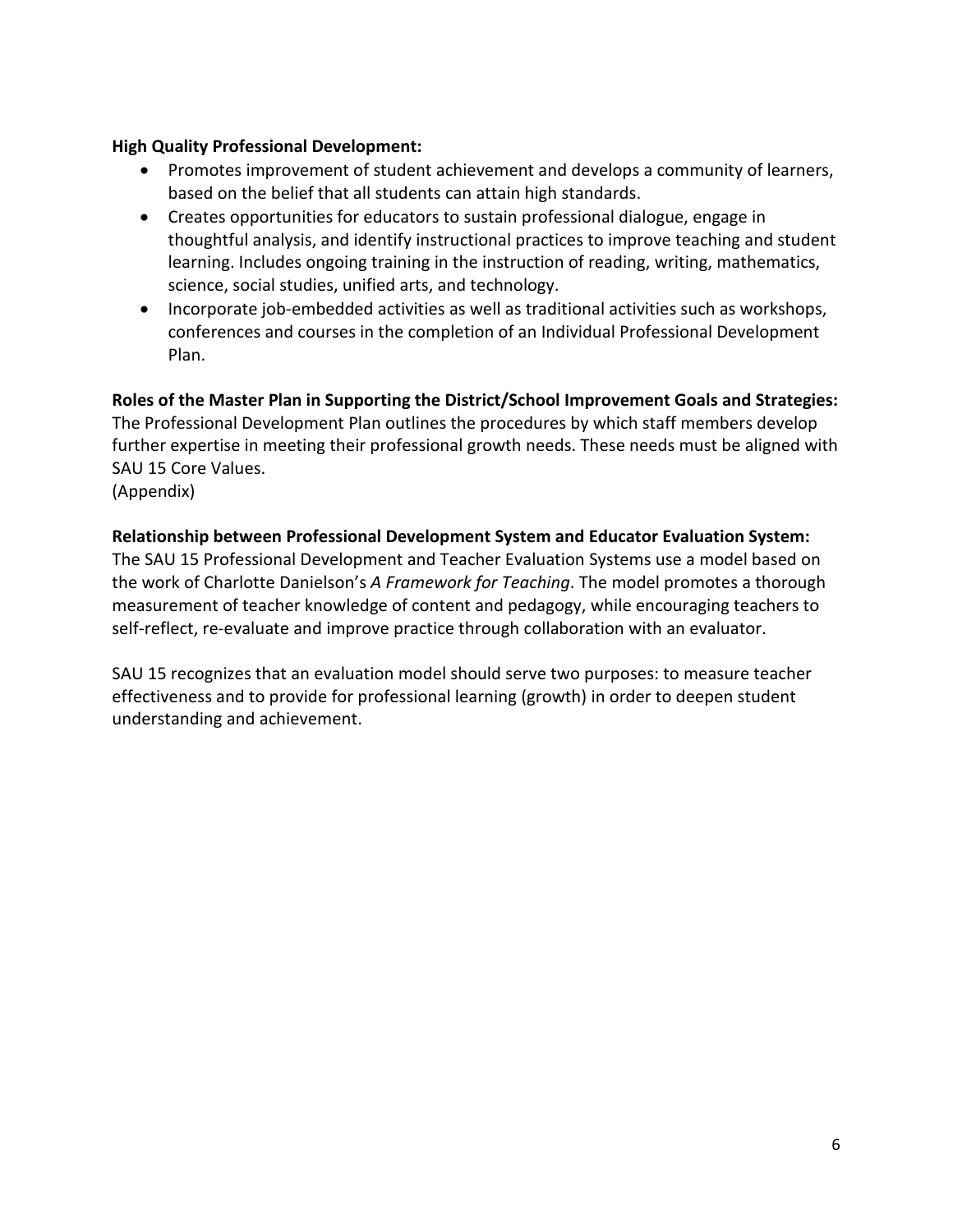## PROFESSIONAL DEVELOPMENT COMMITTEE

The primary role of the Professional Development Committee is to develop and monitor the master plan for SAU 15 school districts of Auburn, Candia and Hooksett.

## **Membership**

The SAU 15 Professional Development Committee shall consist of:

- At least five (5) certified educators-at least one representative from each of the five schools in SAU 15
- Elections will be held at the following schools in even-numbered year:
- Hooksett Memorial, Cawley Middle School, Auburn Village School
- Elections will be held at the following schools in the odd-numbered years:
- Hooksett Underhill School, Candia Moore School
- Two (2) administrators including one (1) building administrator and one (1) student services director
- These members will serve on a rotating basis: Auburn 2023-2025, Candia 2025-2027, and Hooksett 2021-2023 and 2027-2029.
- One (1) SAU administrator

The SAU 15 Professional Development Committee may also include a school board member, parent or community member.

## **Terms of Office**

All terms of office are for two years and are elected by school faculty.

## **Stipend**

An annual stipend is provided for one-representative per school elected to the PDC. If more than one building representative is elected, each representative will receive an equal portion of the stipend. The amount is reviewed annually and may be increased through the adoption of the district budget. The chairperson and secretary receive an equal portion of the stipend. The amount is reviewed annually and may be increased through the adoption of the district budget. The chairperson and secretary receive an additional stipend.

## **Regular Meetings**

- Meetings will be held at least four times during the school year.
- The chairperson on majority may call special meetings of the PDC.

## **Resignation**

A committee member my resign membership at any time. A letter of resignation shall be submitted by the resigning member to the PDC chairperson at least one (1) regular meeting prior to the effective date of the resignation.

## **Vacancies**

The resigning member's constituency shall be notified immediately by the PDC of an existing vacancy. The constituency shall then fill the vacancy.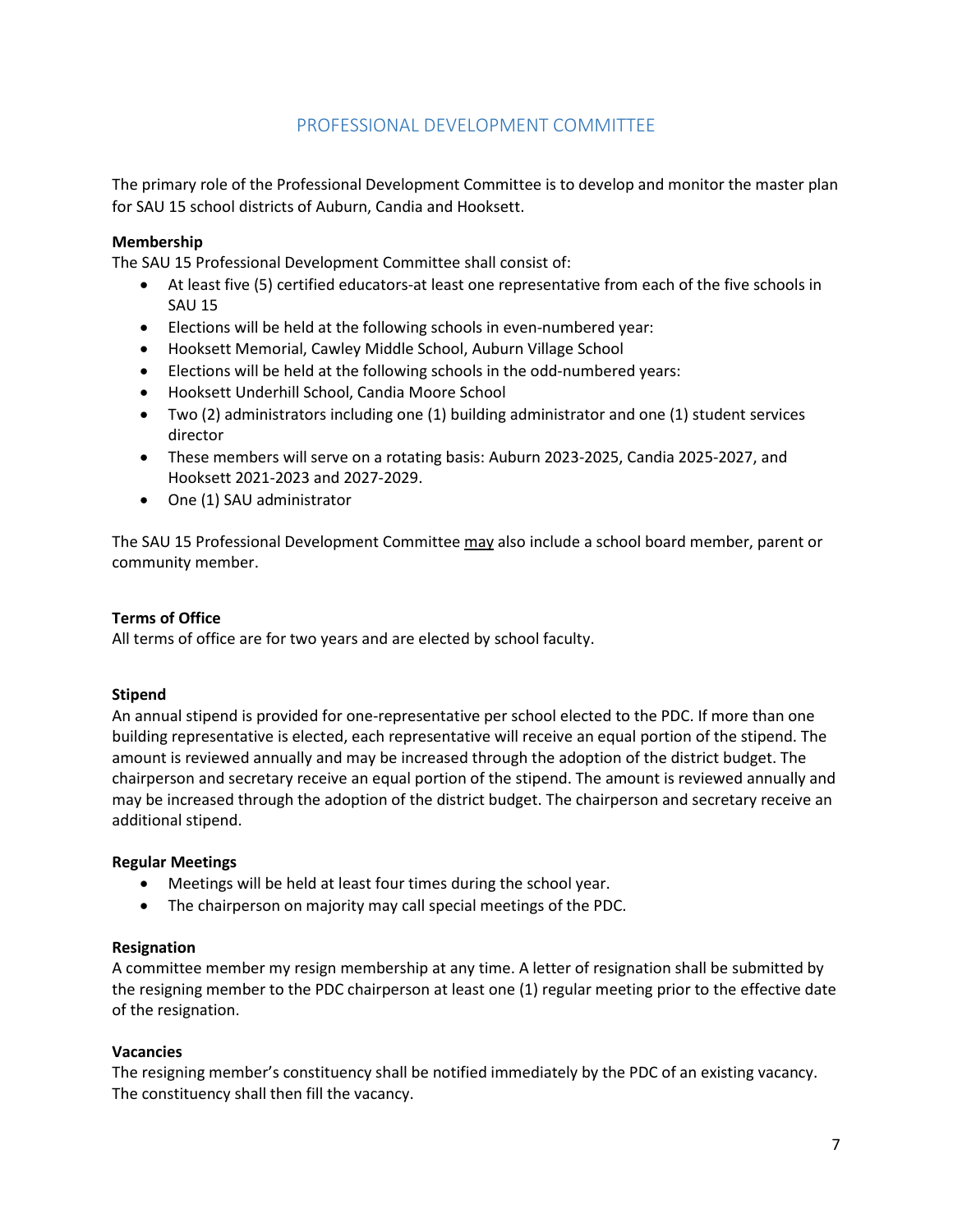## **Committee Roles and Responsibilities**

- The *chair* is responsible to prepare agendas, preside at meetings, and to prepare documents as needed.
- The *vice-chair* is responsible to conduct meetings is the chair is not available.
- The *secretary* is responsible to keep minutes of all meetings and distribute them
	- o Members of the Professional Development Committee will meet to discuss issues relating to the plan's implementation including:
	- o Examining the extent to which professional development requirements and specific activities are designed to improve professional practice and student outcomes; assess the degree to which the plan accomplishes its stated purpose.
	- $\circ$  Communicating the components of the plan and assisting staff and administrators in carrying out the requirements.
	- o Revising the plan if needed and submitting amendments to the NH DOE.

## **Development of the SAU 15 Professional Development Plan**

During the final year of the Master Plan's cycle, the committee reviews the plan's components, confers with the State of NH and revises the plan for the next cycle.

The master plan was developed and will be implemented, revised, and assessed in the following manner:

- A subcommittee was established to rewrite the master plan according to the new state guidelines. Members attended DOE rubric training as well as Learning Forward session on Professional Development Standards.
- The subcommittee reviewed the district's existing master plan as well as updated plans from other communities. Additionally, the New Hampshire Department of Education's Professional.
- The full Professional Development Committee completed revisions and reviewed and approved the plan.
- The Professional Development Committee will continuously monitor the implementation of the master plan. Ongoing changes due to SAU 15 needs or federal/state mandates will drive necessary refinements and revisions to the plan. Revisions will be made according to the "Procedure to Amend the SAU 15 Professional Development Master Plan."
- Through staff feedback, the Professional Development Committee will monitor educators to assess their understanding and implementation of the new master plan and to assess the degree to which the plan accomplishes its stated purpose.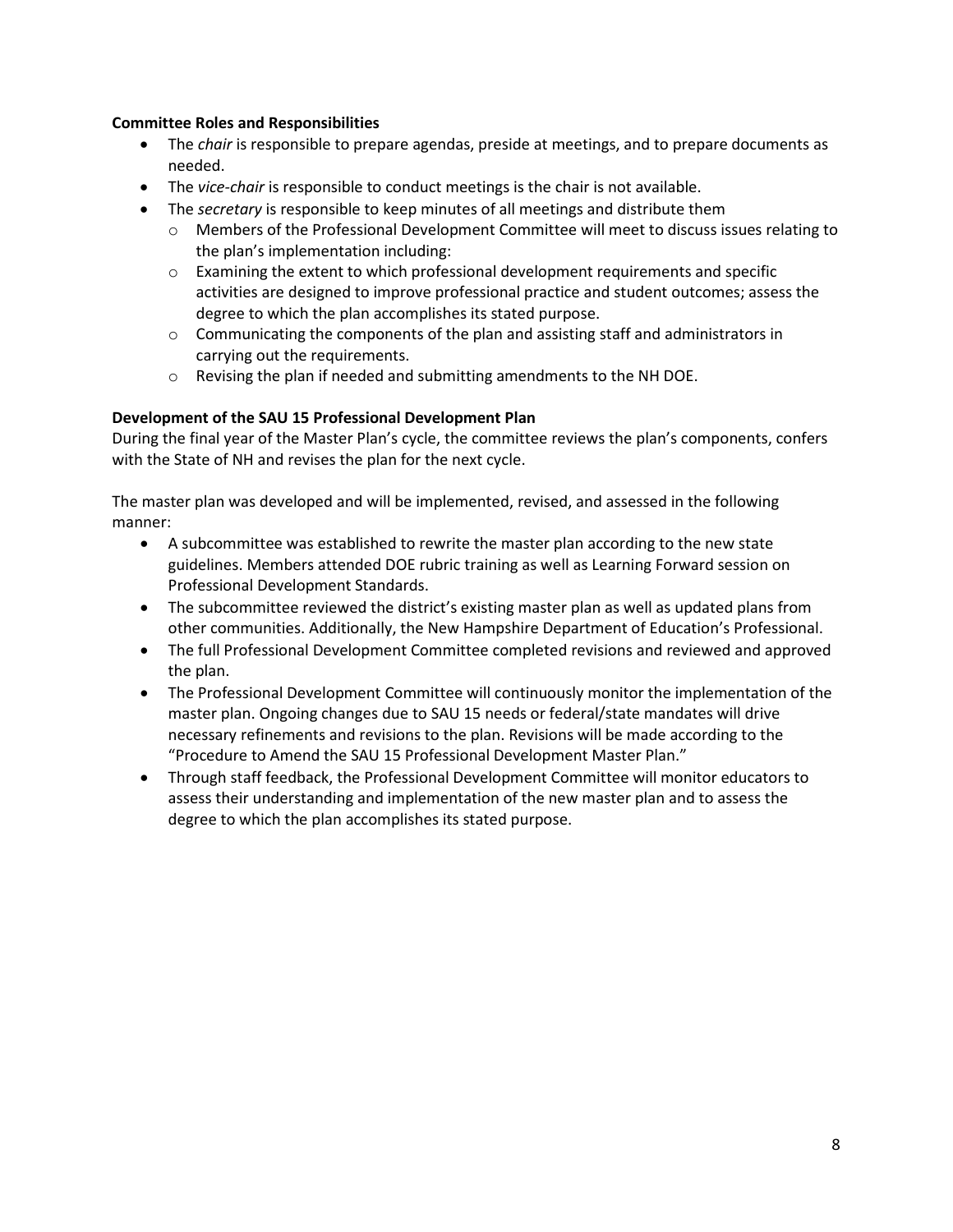## PROCEDURE TO AMEND THE SAU 15 PROFESSIONAL DEVELOPMENT PLAN

The SAU 15 Professional Development Master Plan may be amended in the following manner;

- Proposed amendments to the Professional Development Master Plan must be introduced in writing at a regular Professional Development Committee meeting for approval.
- After Professional Development Committee approval, proposed amendments will be distributed to certified staff members for review and input prior adoption.
- The Professional Development Committee may adopt amendments to this master plan by two thirds of its voting membership.

## **Appeals Process**

SAU 15 acknowledges that any part of an educator's professional development program may not be approved by the administration. In the event that this occurs, an appeal process may take place.

## **Definition**

An appeal shall be defined as a claim by an educator that there had been an erroneous decision concerning any component of his/her Portfolio, CEU, or Combination Pathway at any step of the process.

## **Procedures**

- The educator shall consult with the Building Professional Development Committee representative in an attempt to resolve the matter. If this consultation fails to resolve the matter, the educator may make a formal written appeal within 5 schools days to the SAU 15 Professional Development Committee. The appeal must specify the nature of dispute and attempts made to rectify the situation. Any relevant paperwork must be attached to the appeal.
- Upon receipt of the written appeal the PDC will set a date for a hearing to be held within 30 school days and will notify the educator and Building Professional Development Committee representative in writing of said date. At this hearing all parties concerned will have the opportunity to express their opinions and answer any committee questions regarding the appeal. The PDC shall offer an advisory opinion on the appeal to the Superintendent of Schools in writing within 5 school days of its meeting date.
- The Superintendent or his designee will render a decision on the appeal within 5 school days of receiving the recommendation of the PDC. The Superintendent's decision is final.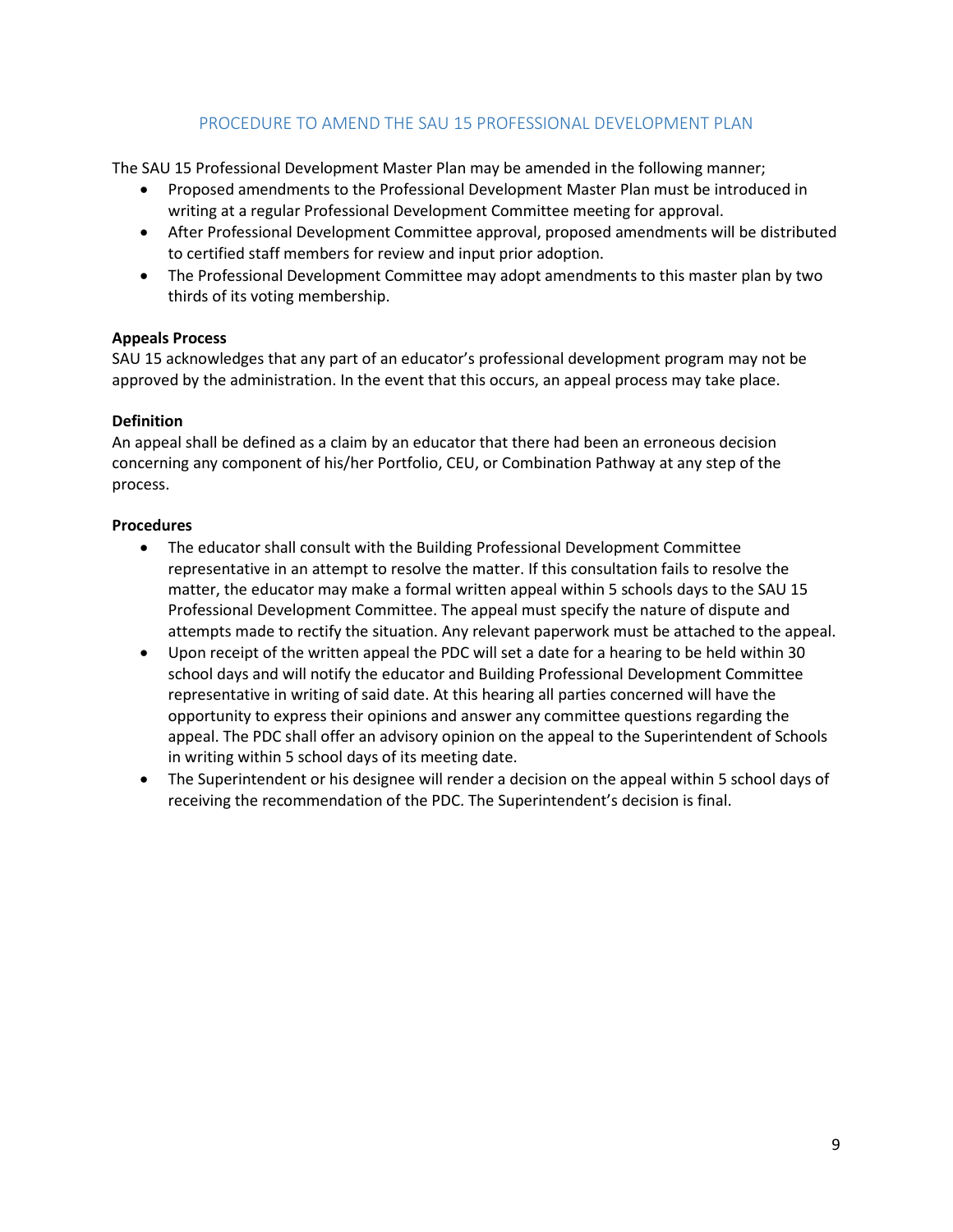## DATA COLLECTION, INTERPRETATION AND USE

SAU 15 makes data-driven decisions about learners and learning. A systematic process of collecting, analyzing, interpreting and using data exists within each of three school districts. Each district has established comprehensive assessment programs for students as they progress from kindergarten through eighth grade. The primary purpose of the assessment system is to collect accurate information about student achievement in order to inform instruction and strengthen instructional practices.

Each district has developed a specific process for data collection, analysis, and interpretation. Assessment results (NHSAS, ELA, math, science, DLM, NWEA, and DIBELS) and other data are collected and reviewed by administrators, educators, and curriculum committees. This process allows the districts to:

## **Develop a personalized education for each child:**

- Improve instruction and advance student learning
- Provide feedback on student progress to parents
- Track individual student yearly process
- Identify professional development needs
- Encourage the sharing of best practices among teachers
- Renew curriculum
- Support continuous improvement

## **Data collection and analysis in SAU 15 occurs at different levels and for different purposes:**

- To analyze student performance (individual and group) and identify student learning goals
- Determine individual educator goals
- To develop and evaluate school and district improvement goals
- To identify strengths and needs of our educators to improve students' learning
- Measure the effectiveness of the individual professional development plans
- To evaluate the effectiveness of the Professional Development Master Plans in improving student learning.

## **Each building administrative team is responsible for the process of collection, dissemination, and analysis of data, as well as improvement planning. Following this process for improvement will enable schools in SAU 15 to:**

- Identify strengths in student achievement.
- Identify gaps or weaknesses in student achievement.
- Outline strategies for improvement.
- Identify measures of success.
- Identify the process for reviewing measures of success.

The responsibility for analyzing and interpreting the data lies with administrative teams, curriculum committees, and grade level teachers. After careful analysis, results are clearly articulated and disseminated to educators. Each school principal, in conjunction with the school/grade level teams, is responsible for data collection analysis and dissemination. This data is to be used by educators to identify professional development goals and yearly objectives that target identified student learning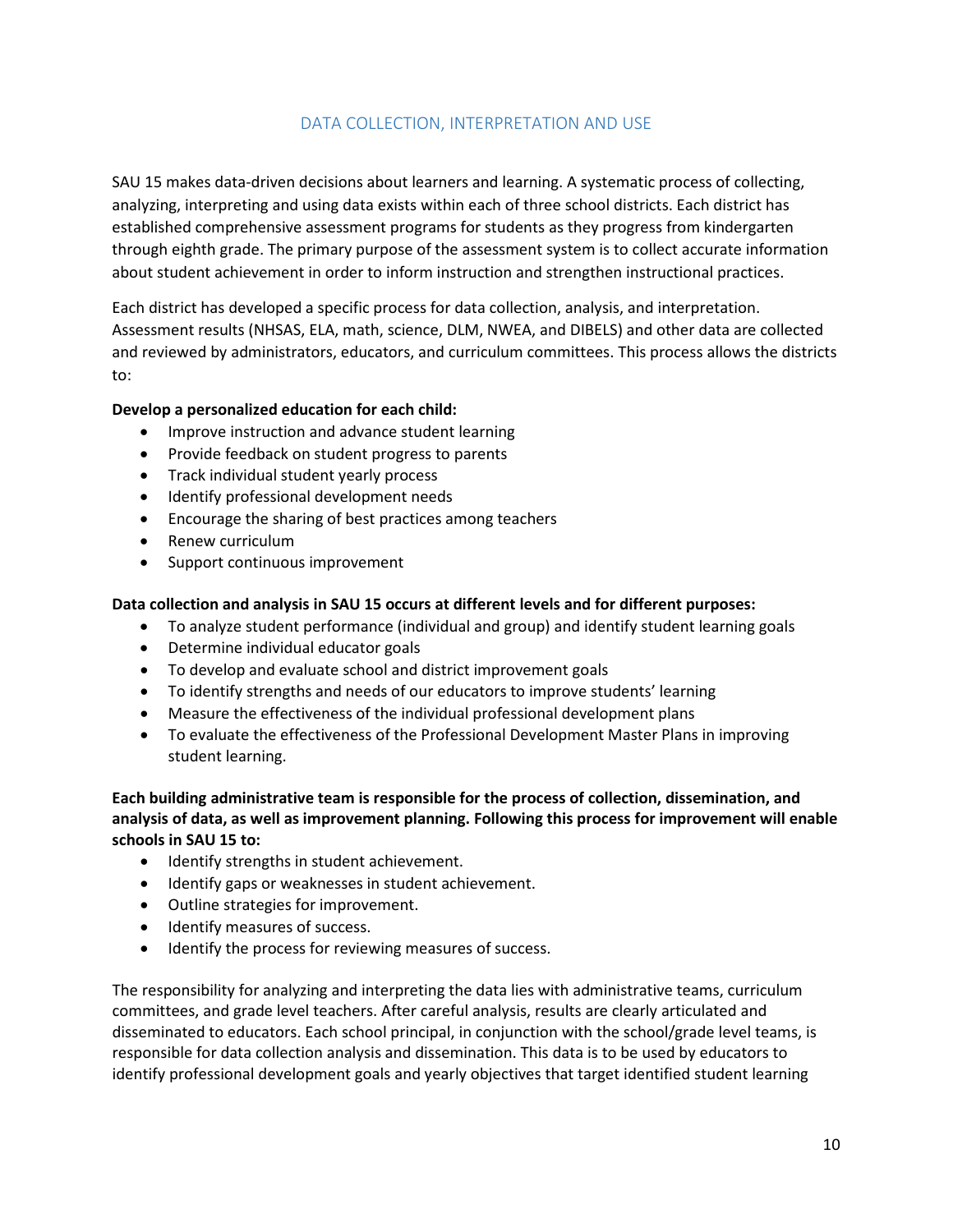needs and to measure the effectiveness of their individual professional development plans in meeting those needs.

The following matrix contains data sources that SAU 15 uses to measure student progress, achievement, and behaviors. The available information provides data points to make observations and target learning and instructional strategies in schools and classrooms. As individuals establish goals, it would be useful to target some of the data sources that follow along with data gathered from individual classrooms that shows student and teacher learning development and growth.

## **The purpose of administering district-wide assessments is to:**

- Determine the effectiveness of district reading, writing, mathematics and science programs
- Assess individual student progress and report that information to parents.
- Plan appropriate professional development activities based on student data
- Determine enrichment or intervention activities
- Report to parents and the public the progress students are making toward meeting the standards.

The following assessments gauge the progress of SAU 15 programs across grade level:

*Reflection: How do you use your individual classroom assessments to help you guide and plan instructions based on the progress shown by your students. What does the data tell you about your students?*

| <b>Data Sources</b>                                                                | <b>Collection Process</b><br>Person responsible schedule               | <b>Data Analysis</b>                                                    | <b>Decision Making</b><br><b>Use Date to Inform</b><br><b>Instruction</b>                          |
|------------------------------------------------------------------------------------|------------------------------------------------------------------------|-------------------------------------------------------------------------|----------------------------------------------------------------------------------------------------|
| <b>School and District</b><br><b>Report Cards</b><br><b>NHDOE</b>                  | <b>DOE</b><br><b>Annually Released</b>                                 | Enrollment,<br>Achievement<br>Accountability                            | Measure a variety of<br>indicators and compare<br>performance to other<br>districts                |
| <b>Attendance Data</b>                                                             | <b>School Staff</b><br>Collection daily and<br>recorded in PowerSchool | Attendance                                                              | Reported to parents,<br>students, staff and<br>community to assist<br>with student<br>achievement  |
| Behavior/Discipline<br>Data                                                        | Faculty &<br>Administrators<br><b>Collected Daily</b>                  | Evidence in setting<br>objectives                                       | Reported to parents,<br>Students, Staff<br>Determine trends<br>school and individual<br>goals.     |
| Northwest Evaluation<br><b>Association (NWEA)</b><br>standardized testing<br>$K-8$ | Faculty &<br>Administration<br>At least 2 times/year                   | Student performance<br>in Reading and Math                              | <b>Reported to Parents</b><br>Used to determine<br>academic growth and<br>track progress over time |
| <b>State Assessment</b><br><b>NHSAS</b><br>Grades 3-8                              | Faculty &<br>Administration<br><b>Quarters or Trimester</b>            | <b>Student Performance</b><br>in math, reading,<br>writing, and science | Reported to Staff,<br>School Board, Parents,<br>& community align                                  |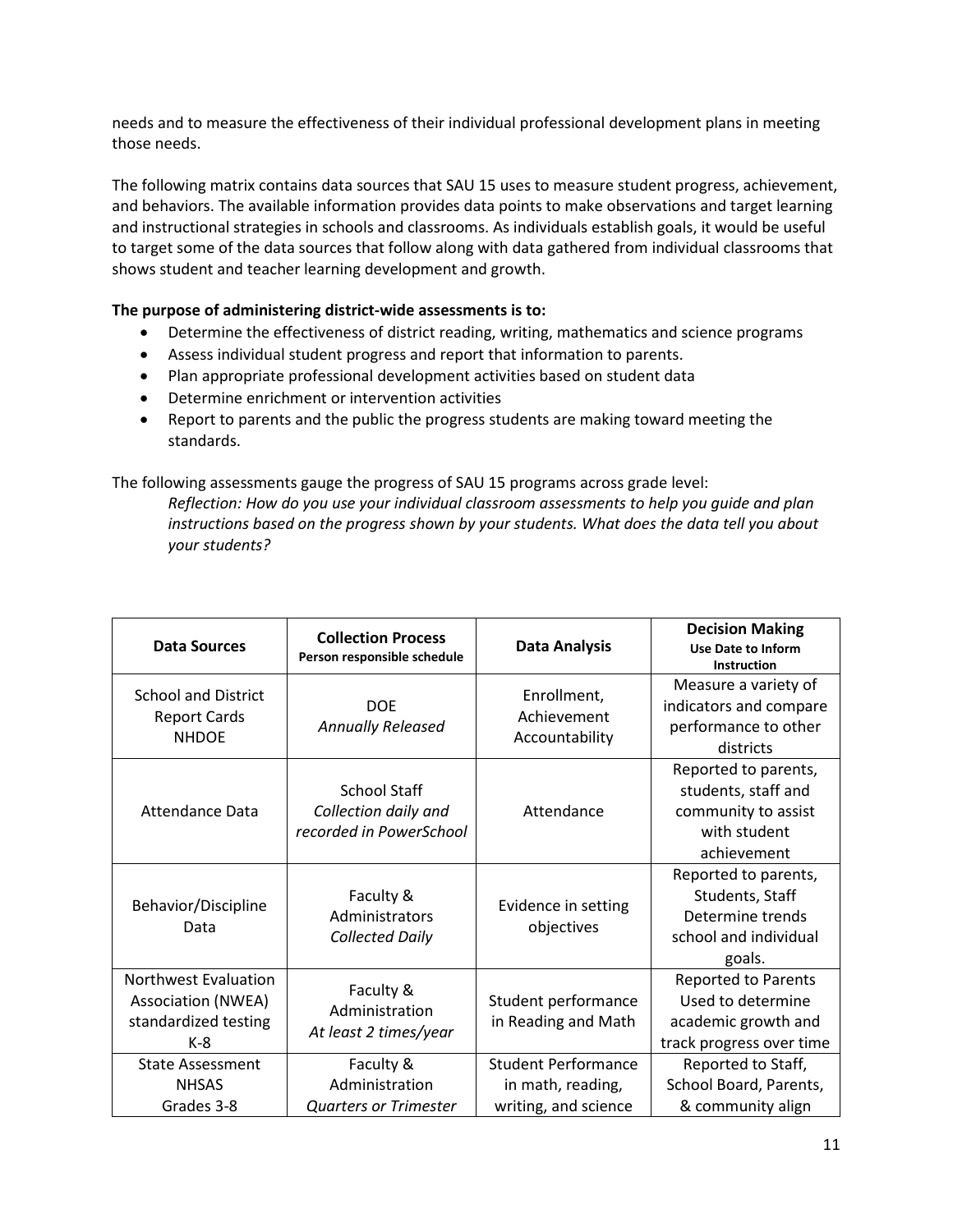|                                                             |                                                                                                         | Meet academic<br>standards                           | <b>Curriculum Student</b><br>Performance                                                     |
|-------------------------------------------------------------|---------------------------------------------------------------------------------------------------------|------------------------------------------------------|----------------------------------------------------------------------------------------------|
| <b>Benchmark</b><br>Assessments:<br>Reading K-6<br>Math K-8 | Faculty &<br>Administration<br>Ongoing                                                                  | <b>Student Performance</b>                           | Reported to parents<br>track progress over time<br>Determine trends                          |
| Progress Reports And<br><b>Report Cards</b>                 | Faculty &<br>Administration<br><b>Quarter or Trimester</b>                                              | <b>Student Writing</b><br>Performance                | <b>Reported to Parents</b><br><b>Track Progress Over</b><br>Time<br><b>Determine Trends</b>  |
| <b>Universal Screener:</b><br><b>DIBELS K-5</b>             | Reading Specialists,<br>Faculty, administration<br>Three times a year<br>Monthly progress<br>Monitoring | <b>Foundational Skills</b><br><b>Reading Fluency</b> | <b>Reported to Parents</b><br>Instructional<br><b>Improvement Progress</b><br>Monitoring     |
| <b>Writing Prompts K-8</b>                                  | Faculty &<br>Administration<br>Ongoing                                                                  | <b>Student Writing</b><br>Performance                | Reported to parents,<br>Instructional,<br>Improvement, and<br>Individualized<br>Instruction. |
| <b>ACCESS WIDA</b>                                          | <b>ELL Teachers &amp;</b><br>Administration<br>Annually                                                 | <b>Students Performance</b><br>and Eligibility       | Reported to Parents and<br><b>DOE Monitor Student</b><br>Progress Individual Goal<br>Setting |
| <b>Other Teacher</b><br>Assessment                          | Faculty &<br>Administration<br>Ongoing                                                                  | <b>Student Performance</b>                           | Reported to parents<br>Used to enrich,<br>remediate or reinforce                             |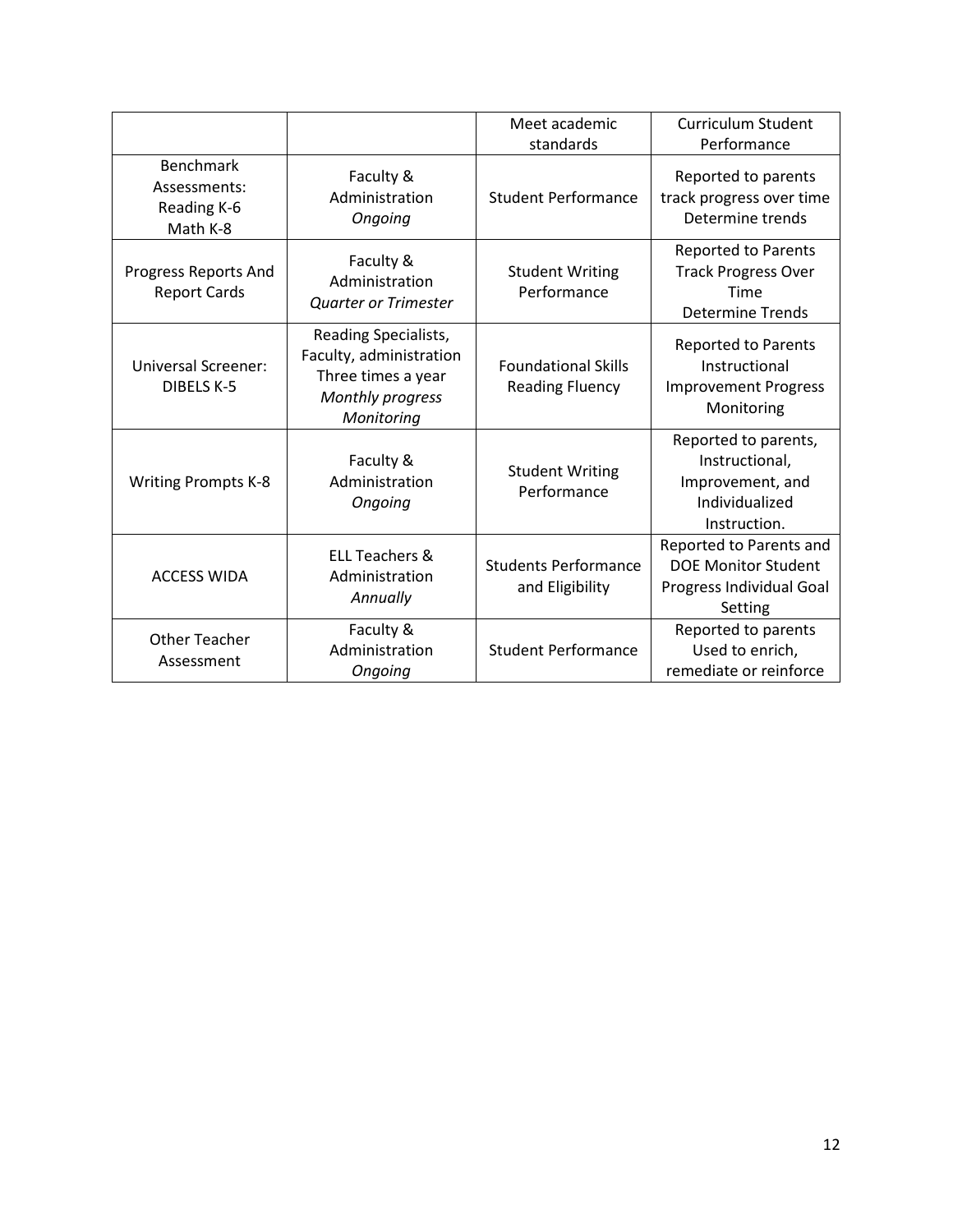## PROCESS AND REQUIREMENTS FOR DEVELOPING, IMPLEMENTING AND DOCUMENTING COMPLETION OF 3-YEAR INDIVIDUAL PROFESSIONAL PLANS

Education in SAU 15 will participate in professional development activities that will:

- Promote continuous improvement in exercising their professional responsibilities and obligations.
- Be facilitated by well-prepared school principals and/or school-based professional development coaches, mentors, master teachers, or other teacher leaders;
- Engage educators in a continuous cycle of improvement;
- Foster collective responsibility for improved student performance
- Support coherent, sustained and evidence-based learning strategies; and
- Provide coaching or other forms of support to transfer new knowledge and skills to the classroom
- Increase their knowledge of best practices for the subject and content areas of specialization for each recertification sought.

Opportunities for professional learning in SAU 15 include high quality job-embedded activities as well as formal professional learning activities. These activities focus on content and pedagogy and should assist educators in improving student learning and achievement. These professional learning activities provide differentiated opportunities for unique professional learning needs of all employees, including but not limited to teachers, administrators, Paraeducators and other certified or licensed professional staff.

Examples of high quality job-embedded professional learning activities that are acceptable for credit include, but are not limited to:

- Observations
- Independent Study/Study groups/Professional Learning Communities
- Action Research
- Educational Peer Coaching
- Mentoring/Educational Peer Coaching
- Curriculum, Instruction, and Assessment Development
- Committee Work that directly impacts student achievement
- Collegiate or Graduate Course Work
- Workshops, Webinars, and Professional Conferences
- Professional Presentations

## **ACTIVITY OPTIONS AND REQUIREMENTS**

## **OBSERVATIONS**

Observations afford educators the opportunity to connect with other professional in their field. The experience of observing others practicing the craft of teaching helps educators to translate new knowledge into practice and to reflect on their own instructional strategies. Observation may be initiated by an educator or by his/her supervisor, for the purpose of observing a program or practice of interest related to the professional goals of the educator and/or the goals of the district or building.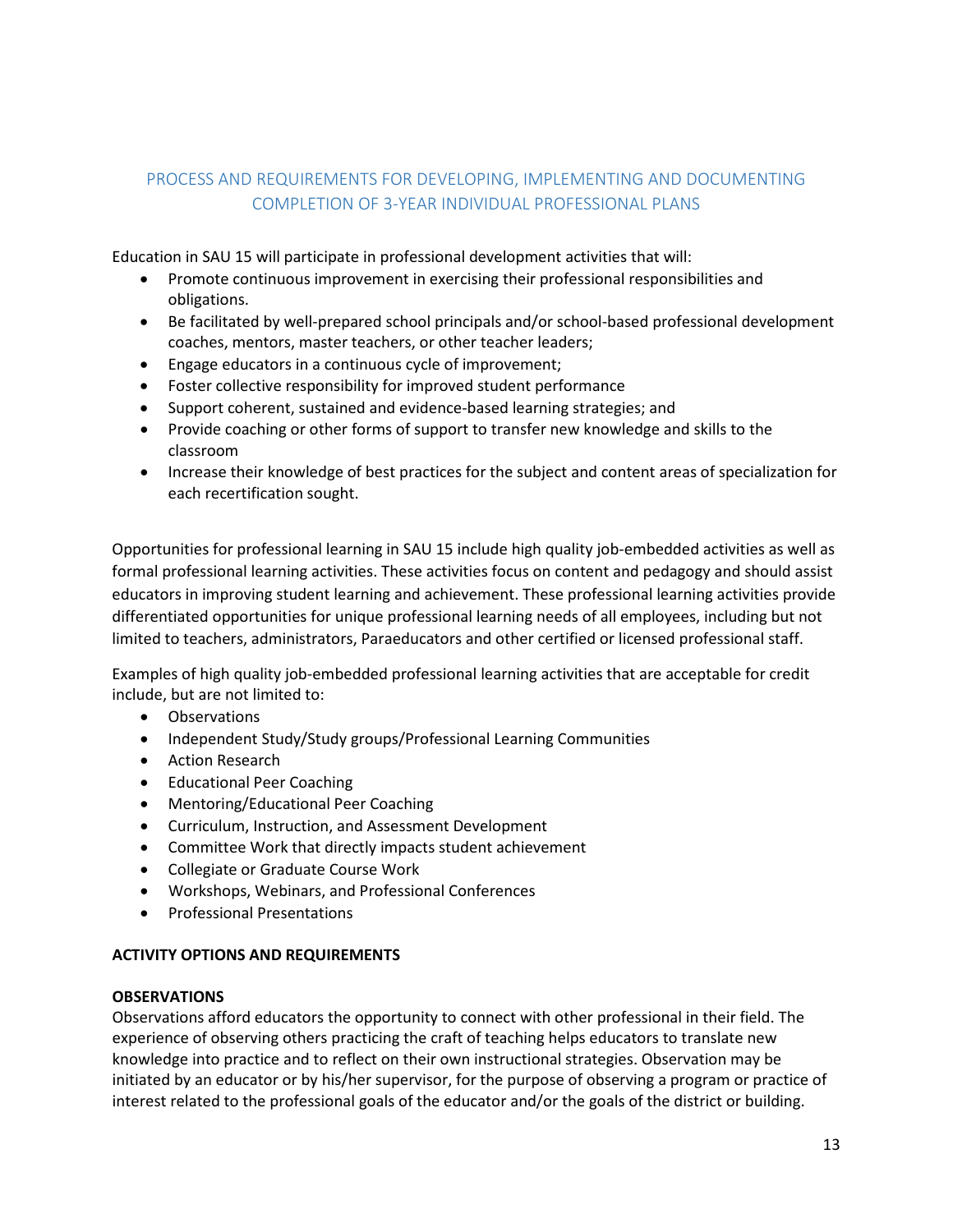Observations may take place within the district or at another institution.

- *CEUs: Hour for hour credit will be granted, up to six (6) CEU's per day.*
- *REQUIREMENTS: Activities must be aligned with established goals, activity log.*
- *FORMS: Professional Development Activity Log; Professional Development Activity Form-Optional;*
- *Leave Requests is scheduled on a school day*

## **INDEPENDENT STUDY/STUDY GROUPS/PROFESSIONAL LEARNING COMMUNITIES**

This category provides opportunity for educators to learn through independent study, group study or professional learning communities that they are expected to practice in their classrooms. For their own professional growth, educators can participate in study experiences outside the classroom that enhance their understanding of the nature of teaching and learning.

Educators are encouraged to share the results of their studies. Several activities are included in this category:

- 1. Independent Study
- 2. Books Talks
- 3. Collaborative Discussions/Study Groups
- 4. Distance Learning
- 5. Professional Reading, Video, Audio
- *CEUs: Hour for hour credit will be granted for actual time involved in each project.*
- *REQUIREMENTS: Activities must be aligned with established goals, activity log.*
- *FORMS: Professional Development Activity Form-Optional; Development Activity Log/Leave Request if scheduled on a school day.*

## **Action Research**

Action research is examining one's own teaching or professional practice and its impact on students by engaging in a research project in the classroom or work setting. It is means for systematically examining the impact of district, school and classroom practices on student learning and related student outcomes with the intention of solving a problem, resolving an issue, or making an informed decision. It involves a cyclical process of identifying a focus or problem, designing a study, collecting, analyzing and interpreting data, communicating the outcomes of the study and taking action based upon the results.

- *CEUs: Hours for hour credit will be granted for actual time involved in each project.*
- *REQUIREMENTS: Activities must be aligned with established goals, activity log*
- *FORMS: Professional Development Activity form-optional; Development Activity Log/Proof of Attendance*

## **MENTORING/EDUCATIONAL PEER COACHING**

Mentoring/Educational Peer coaching provides time for experienced educators to share their experience with others. The sharing of knowledge and the opportunity to practice new methodologies in a collegial atmosphere facilitates the professional growth of both parties involved in the process.

Experienced educator to student intern (mentoring) includes a recognized student teacher preparation or internship program from an accredited institution of high learning.

- *CEUs: Two (2) CEU's per week of supervision and/or consultation will be granted.*
- *REQUIREMENTS: Activities must be aligned with established goals, activity log.*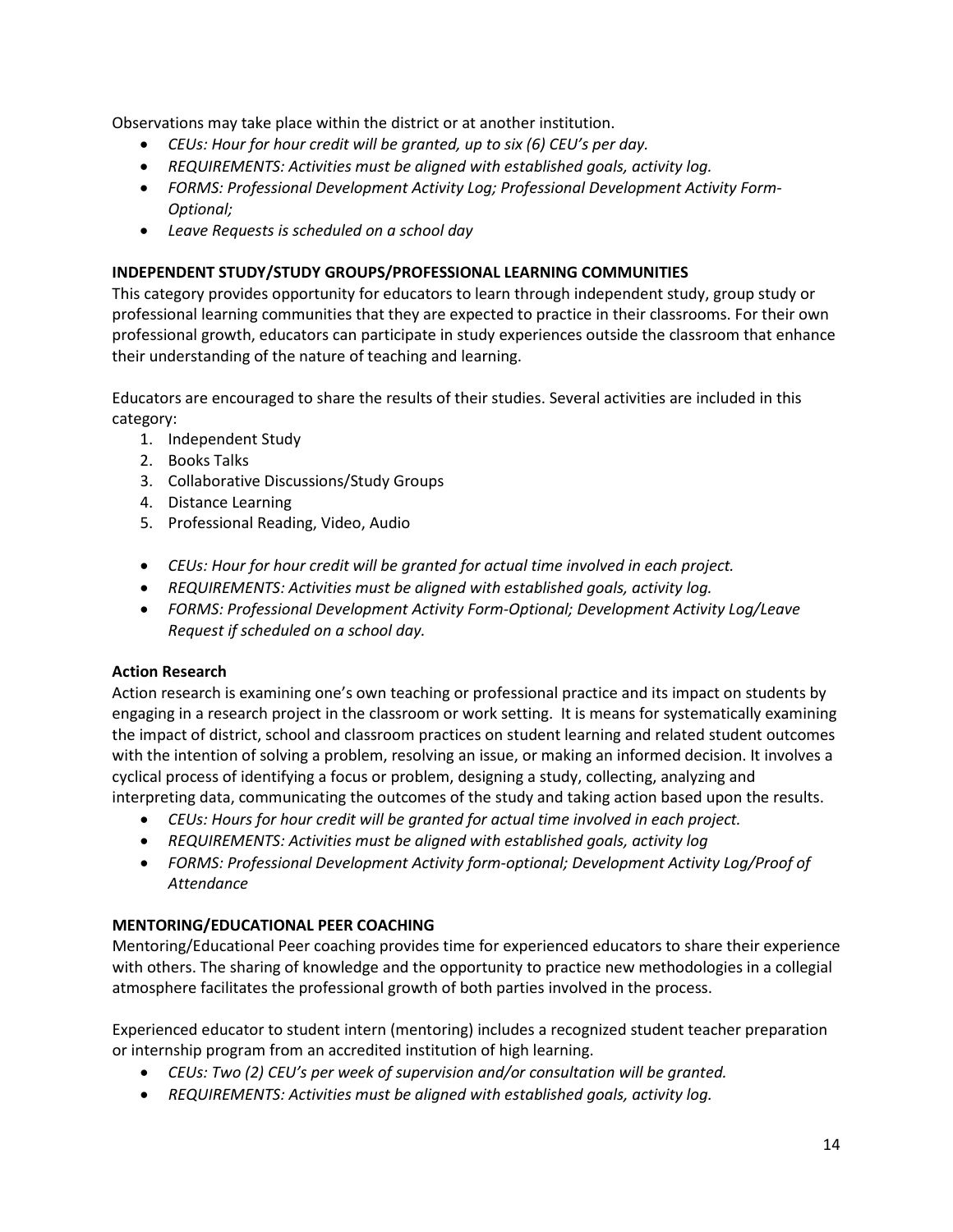• *FORMS: Professional Development Form-Optional; Development Activity Log/Proof of Attendance.*

Experienced educator to student apprentice (mentoring) includes introductory program for students enrolled in an accredited institution of higher learning.

- *CEUs: Five (5) CEU's will be granted per semester.*
- *REQUIREMENTS: Activities must be aligned with established goals, activity log.*
- *FORMS: Professional Development Form-Optional; Development Activity Log/Proof of Attendance*

Experienced educator to colleague (mentoring/educational peer coaching) includes working with another professional to assist in improving instructional strategies. Participating in mentoring program is included in this category. Activities are drawn from Danielson's four domains and the measures of student learning.

For formal mentoring only, both professionals involved will work with the building supervisor to develop a plan of action.

- *CEUs: Hour for hour credit will be granted to both parties.*
- *REQUIREMENTS: Activities must be aligned with established goals. Activity Log.*

## **CURRICULUM, INSTRUCTION AND ASSESSMENT DEVELOPMENT**

Curriculum development is the process of developing, evaluating, revising, adapting, refining and enhancing the curriculum to address the needs of all learners in meeting the expectation of the Common Core State Standards.

Instruction is the way content is designed and delivered. Modifying strategies in order to put new curriculum into practice requires that educators reflect about best practices and share their knowledge and experience with others in the profession.

Classroom assessment, when properly conducted, will improve student learning as well as gauge achievement. It is essential. Therefore, that educators have a range of methods at their disposal to measure student learning. Successful curriculum development efforts should regularly include opportunities for educators to acquire assessment techniques and use them to develop assessments.

- CEUs: Hour for hour credit will be granted for these activities.
- REQUIREMENTS: Activities must be aligned with established goals, activity log.
- FORMS: Professional Development Activity Form-Optional; Development Activity Log. Leave Request if necessary.

## **COMMITTEE WORK**

Committee work recognizes participation in district committees as beneficial to improving student learning. Committee work includes various building and district-wide committees. Membership may require long and short-term commitments as well as part and full day off-site work sessions and summer involvement.

- *CEUs: Hour to be determined by committee chairperson. Hour for hour credit will be granted to a maximum of ten (10) hours per commit, per year.*
- *REQUIREMENTS: Activities must be aligned with established goals. Activity log.*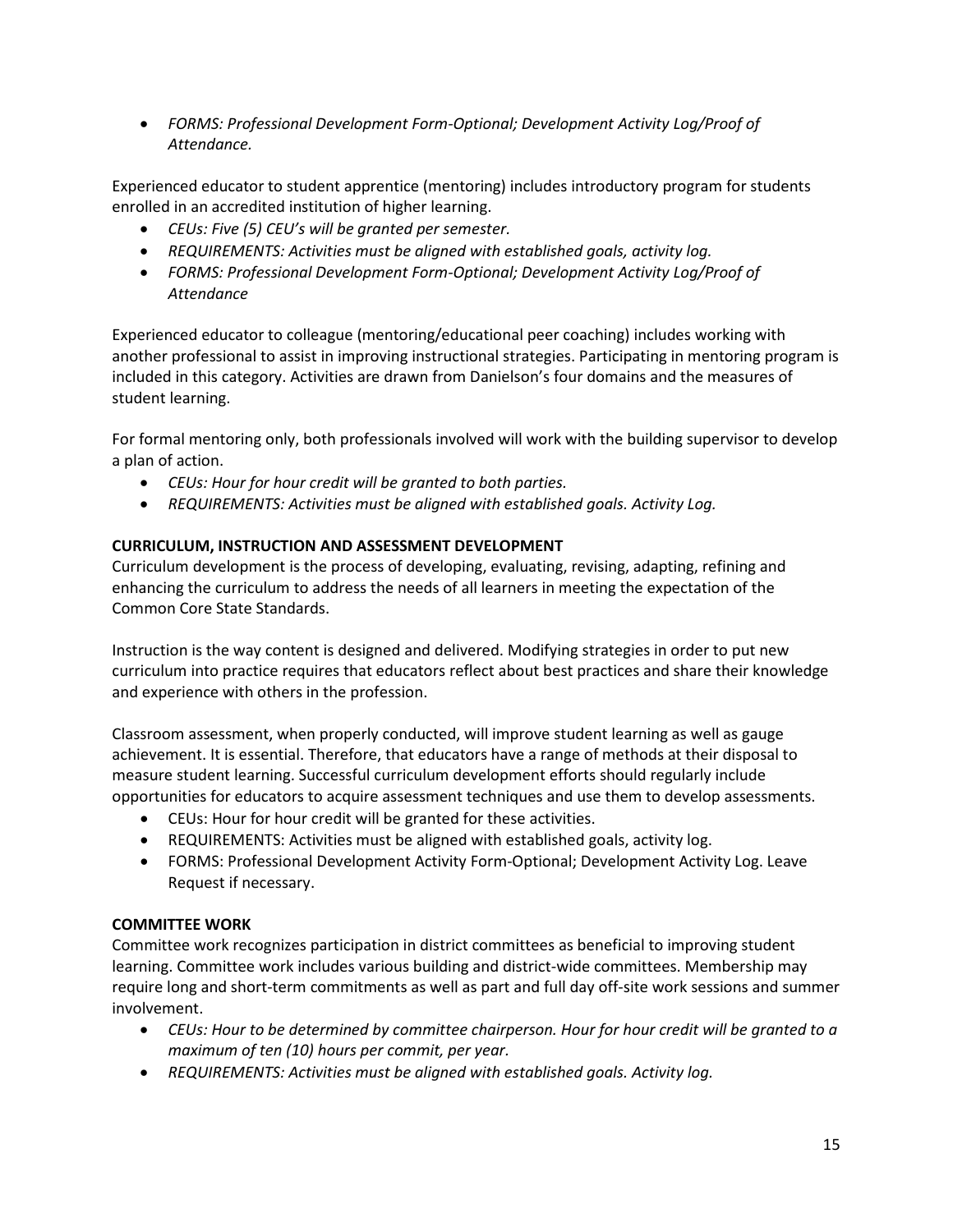• *FORMS: Professional Development Activity Form-Optional; Development Activity Log. Leave Request if necessary.* 

Restriction on the number of hours does not apply to curriculum committees. See those guidelines.

## **COLLEGIATE OR GRADUATE COURSE WORK**

College course provide structured opportunities for educators to learn from facilitators with specialized expertise, as well as from peers. They provide educators with opportunities to connect with outside sources of knowledge in a focused way.

Educators may attend courses in person or participate in online courses. College courses may be taken for credit or audited

- *CEUs: Fifteen (15) clock hours will be granted for each college credit hour.*
- *REQUIREMENTS:* 
	- o *Activities must be aligned with established goals.*
	- o *The course must be provided by an accredited college or university.*
	- o *Achieve a grade of at minimum a B---or equivalent.*
	- o *If the course is audited, the number of PD hours granted shall not exceed available college credit hours.* 
		- *Activity log: time spent, nature of the activity, expectations for future classroom application, statement of anticipated impact on student learning.*
- *FORMS: Professional Development Activity Form-Optional; Development Activity Log. Request for Reimbursement Form. Leave Request if necessary.*

## **WORKSHOPS WEBINARS AND PROFESSIONAL CONFERENCES**

Workshops, webinars and professional conferences provide opportunities for educators to learn from facilitators or leaders with specialized expertise as well as from peers. They allow educators to connect with outside sources of knowledge in a focused manner.

- *CEUs: Hour for hour credit will be granted for instructional time and active participation.*
- *REQUIREMENTS: Activities must be aligned with established goals.*
- *FORMS: Professional Development Activity Form-Optional; Request for Reimbursement form. Leave Request if necessary.*

## **PROFESSIONAL PRESENTATIONS**

Educators who make professional presentations increase their knowledge and skills while enhancing that of others. Courses taught by an educator at an institution of higher learning as well as workshops presented in-house or at other institutions are included in this category.

- *CEUs: Hour for hour credit will be granted for preparation and presentation of workshops.*
- *No credit will be granted for repeat presentations unless the presentation has been substantially changes*
- **REQUIREMENTS: Activities must be aligned with established goals. Activity log.**
- *FORMS: Professional Development Activity Form-Optional; Development Activity Log. Leave Request if necessary.*

Opportunities are provided for differentiated professional learning activities based on the role and development needs of the educators in the system. While individual educators will be engaged in their own professional development, they will be addressing SAU-wide, building goals and identified student learning needs. The flexibility and variety of the professional development activities will serve the individual educator's need and learning styles.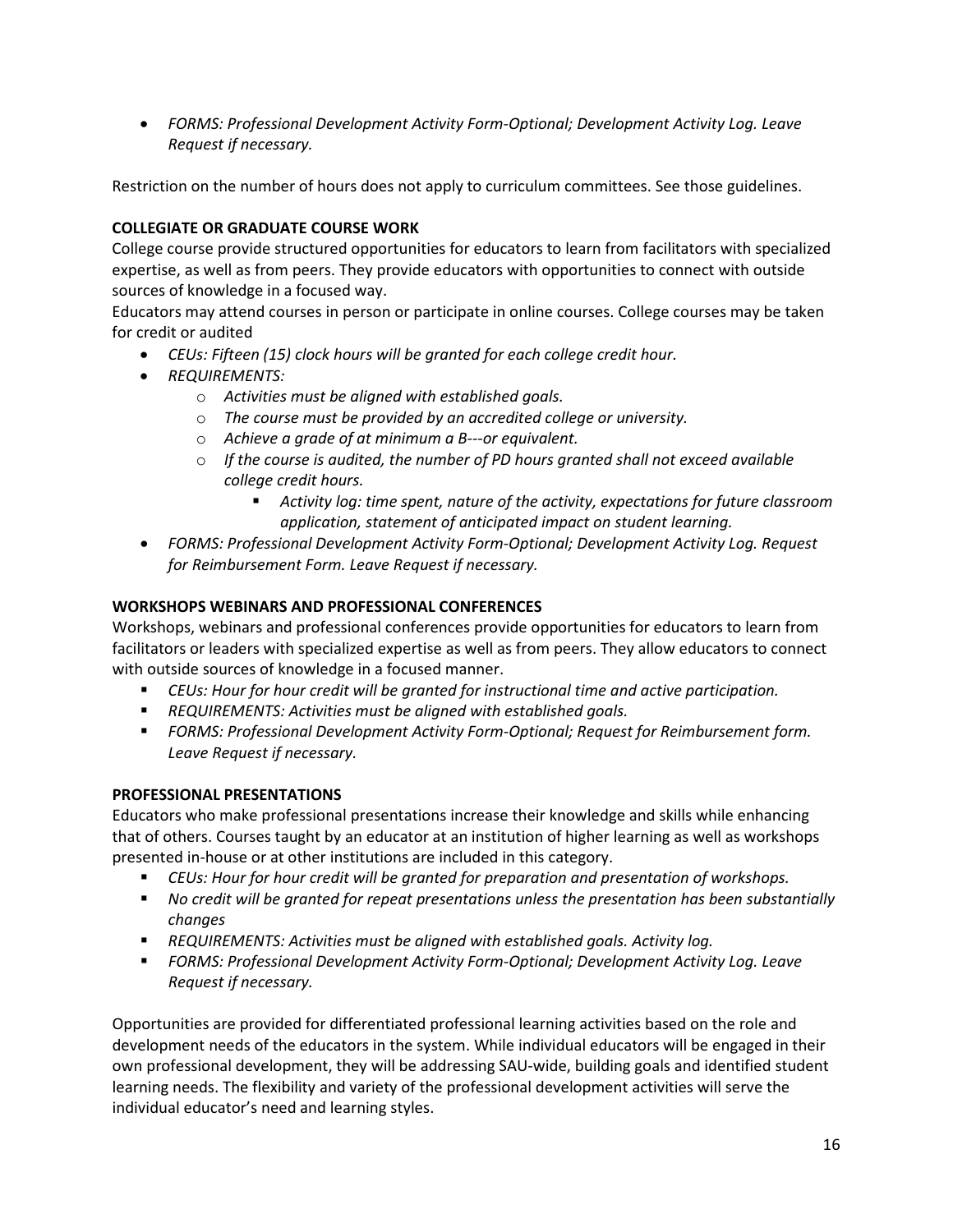| <b>Activity</b>                  | <b>Example</b>                              | <b>Evidence</b>           |
|----------------------------------|---------------------------------------------|---------------------------|
| Observations                     | Reflection about teaching and learning      | Dates on which the        |
|                                  | based upon one or more classroom            | process occurred,         |
|                                  | observations                                | meeting notes,            |
|                                  |                                             | observation reports       |
| Independent Study                | Engaging in study of a specific topic of    | Description of the        |
|                                  | interest either on one's own or as part of  | study log, of activities, |
|                                  | a learning community including;             | paper, projects,          |
|                                  | Independent Study                           | transcripts, institutes.  |
|                                  | Book talks/PLC                              |                           |
|                                  | Collaborative discussions/Case<br>П         |                           |
|                                  | Study                                       |                           |
|                                  | <b>Distance Learning</b><br>Е               |                           |
|                                  | Professional Reading, Video,                |                           |
|                                  | Audio                                       |                           |
| <b>Study Groups/Professional</b> | Engaging in a regular and collaborative     | Meeting dates, agenda,    |
| Learning Community               | interaction with a group of colleagues      | discussions notes,        |
|                                  | around a particular topic or topics (e.g.   | materials                 |
|                                  | block scheduling, cooperative learning,     |                           |
|                                  | multiple intelligences, etc.)               |                           |
| <b>Action Research</b>           | Examining one's own teaching or             | Research plan, data       |
|                                  | professional practice and its impact on     | collection, analysis, and |
|                                  | students by engaging in a research          | interpretation of         |
|                                  | project in their classroom or work setting. | results.                  |
| Mentoring/Education Peer         | Serving as a formal mentor/coach for        | Log of activities,        |
| Coaching                         | another educator or participating as that   | discussion notes          |
|                                  | recipient of formal mentoring/coaching      |                           |
|                                  | by another educator                         |                           |
| Curriculum, Instruction &        | Developing new curriculum, creating new     | Curriculum/Assessment     |
| Assessment Development           | instruction units, lessons, materials and   | documents, lesson         |
|                                  | strategies or tailoring existing ones to    | plans, log of activities  |
|                                  | meet the learning needs of students.        | and time.                 |
|                                  | Creating formative and summative            |                           |
|                                  | assessments.                                |                           |
| Committee Work                   | Participation in building and district      | Log of activities,        |
|                                  | committees related to improving student     | discussions notes and     |
|                                  | achievement.                                | proof of attendance,      |
| Course Work, Workshops,          | Complete graduate coursework.               | Proof of attendance,      |
| webinars, conferences            | Participate in workshop, webinars and       | course grade, or          |
|                                  | conferences                                 | reflection on activity    |
|                                  |                                             | form                      |

## **PROFESSIONAL DEVELOPMENT ACTIVITIES**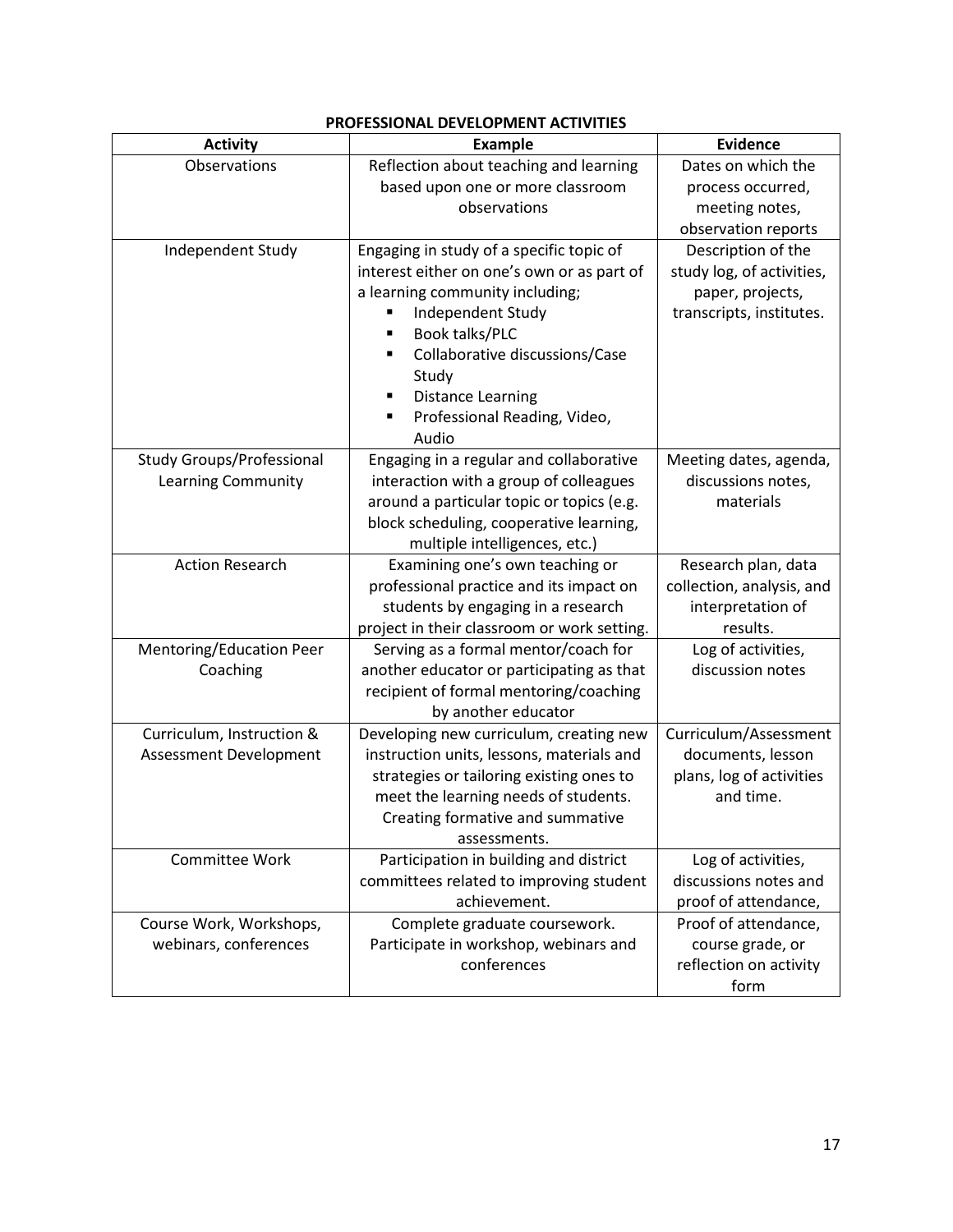## INDIVIDUAL PROFESSIONAL DEVELOPMENT PLANS REQUIRED OF ALL EDUCATORS

## **EDUCATOR CERTIFICATION PROCESS**

Teachers and administrators certified by NHDOE are differentiated as beginning or experienced educators. For the purposed of this process, regardless of experience, teachers and administrators are herein referred to as educators.

Each certified educator is to develop and fulfill a 3-year individual professional development plan for the purposes of continuous professional growth and recertification. The individual plan shall support the educator's current job assignment plus any additional endorsements for which renewal is sought. When the credential expires of completing the plan, including educator reflection, shall be part of a summative evaluation. Successful completion of the plan leads to a recommendation for renewal. Professional development completed after nomination or election pursuant to RSA 189:14-a shall be counted toward the next 3-year recertification cycle.

Individual Professional Development plans are required for all educators for the purpose of continuous professional growth that **support their current job assignment and for their recertification**. The educators included in this group are:

- **Superintendents/Assistant Superintendents**
- **Business Administrators**
- **Special Education Administrators**
- **Principals/Assistant Principals/Deans of Students**
- **District Administrators**
- **Directors**
- **Counselors**
- **Teachers**
- **Media Supervisors and Specialists**
- **Any other professional educators**
- **Paraprofessionals**

Each certified educator, including an educator with a professional certificate, will develop in collaboration with a supervisor, and fulfill, an Individual Professional Development Plan. The goals of the plan will focus on:

- **IMPROVING STRUGENT** Improving student learning and achievement
- **Will support the goals of the district core values**
- Outline educator's growth in knowledge of content area/job assignment consistent with the educator's certification including multiple endorsements.

## **Certified Professionals through Other Agencies**

Recognizing that SAU 15 employs individuals who hold licenses by agencies other than the Department of Education, it is important to support the professional development needs for the advancement and recertification of these individuals. Each professional must be responsible for meeting the renewal criteria of their individual license within the time frame designated by their licensing boards.

## **Paraprofessionals**

Paraprofessionals working within SAU 15 who are certified by the State of New Hampshire should maintain their certification through this professional development Master plan. Paraprofessionals are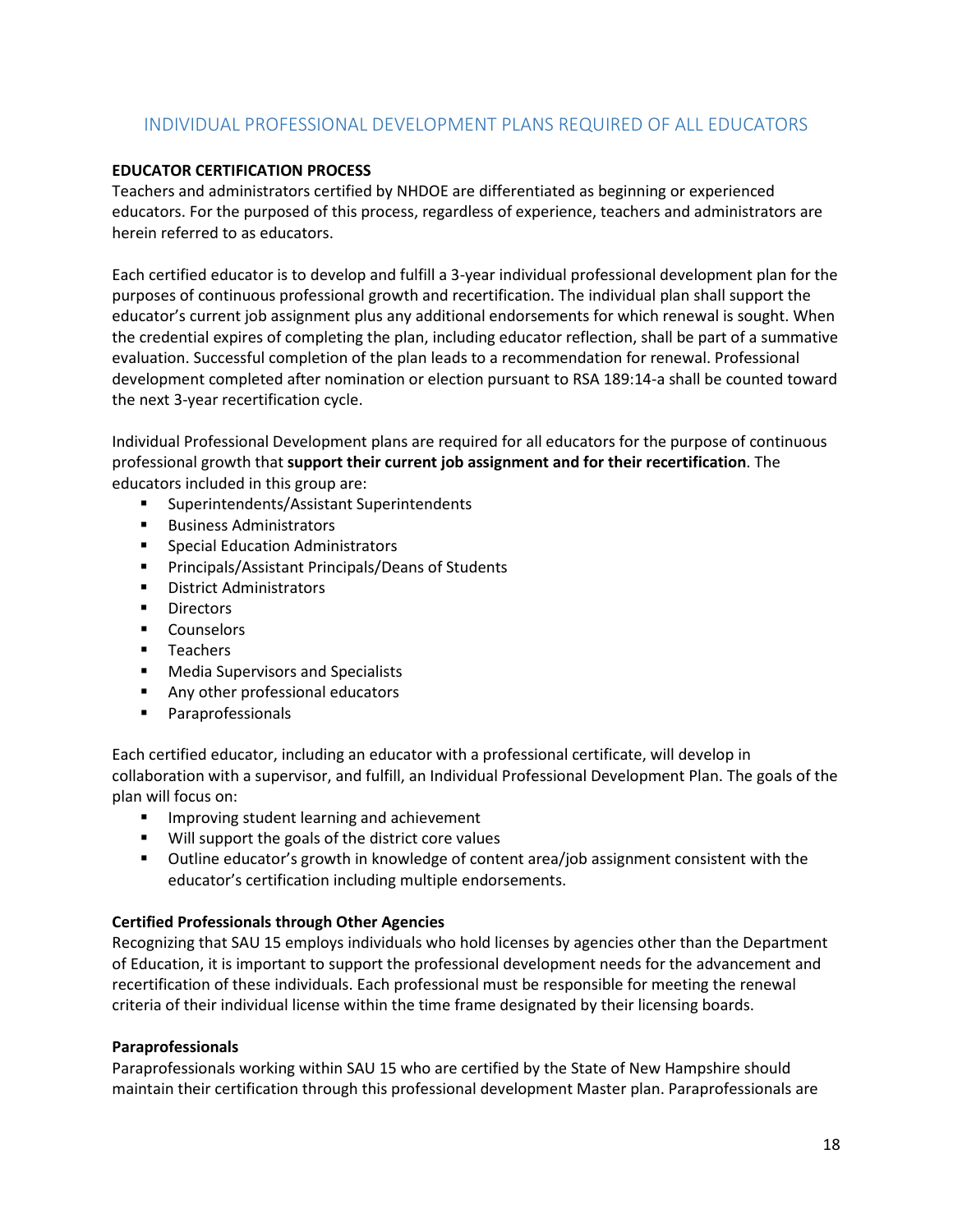required to obtain a minimum of 50 CEUs per 3 year recertification cycle. These CEUs may be obtained in the paraprofessionals are required to obtain a minimum of 50 CEUs per 3 year recertification cycle. These CEUs may be obtained in the paraprofessional's subject or field, including as well as district, school, or individual areas.

## **Alternative IV and V Candidates**

Alternative IV and V candidates are not yet certified educators and as such need to develop an alternative certification plan through collaboration with peer coaches and content mentors. This alternative plan serves as the individual's professional development plan.

- **EXTER Alternative IV and V candidates have a letter of eligibility from the NH Department of Education** and have been hired by the district with agreement that candidates are required to complete all facets toward certification.
- All Alternative IV and V candidate are required, as part of their Alternative Certification Plan, to participate in all professional development as outlines in their certification plans.
- An assigned content mentor will support development of the plan to address content standards.

## **Multiple Endorsements**

Educators holding multiple endorsements must have goals, activities, and documentation relating to each endorsement area. Endorsements may be allowed to lapse and be reinstated in the future after demonstrating three years of professional learning (30 CEU or equivalent evidence)

## **Mid-Cycle Endorsements**

If an additional endorsement is received mid-cycle, it is the educator's responsibility to submit a copy of the new certification to the SAU and Building Representative.

The SAU 15 Professional Development Master Plan was written to include the effective practices from current research in conjunction with the revised New Hampshire Standards for Professional Development. The plan emphasizes the fact that professional development must focus on increasing student achievement. Educators have the opportunity to address individual needs as they relate to school and district goals to advance student learning.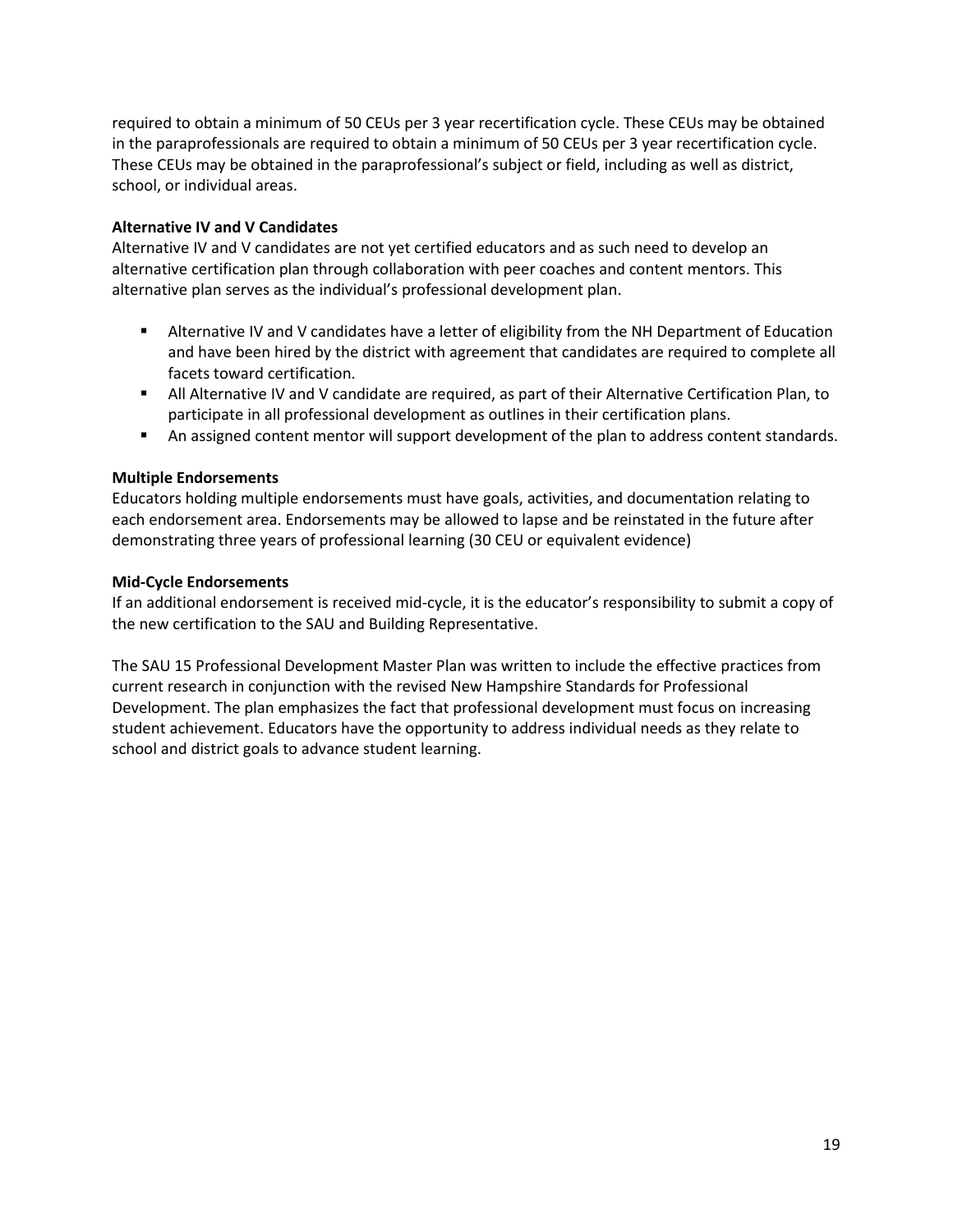## ESTABLISHING INDIVIDUAL PROFESSIONAL DEVELOPMENT GOALS



#### **Prior to setting goals educators will:**

- Complete a self-assessment. This assessment, based upon the knowledge and skills referenced in Ed 505.07, will lead to an analysis of strengths and areas for growth by the educator. The assessment will be for the educator's personal use and appropriate to his/her area(s) of endorsement.
- The goals are to developed from the following data sources:
	- o The educator's self-assessment or reflection on competencies referenced in Ed.
	- o 505.07 and the content area standards referenced in Ed 506 and Ed 507;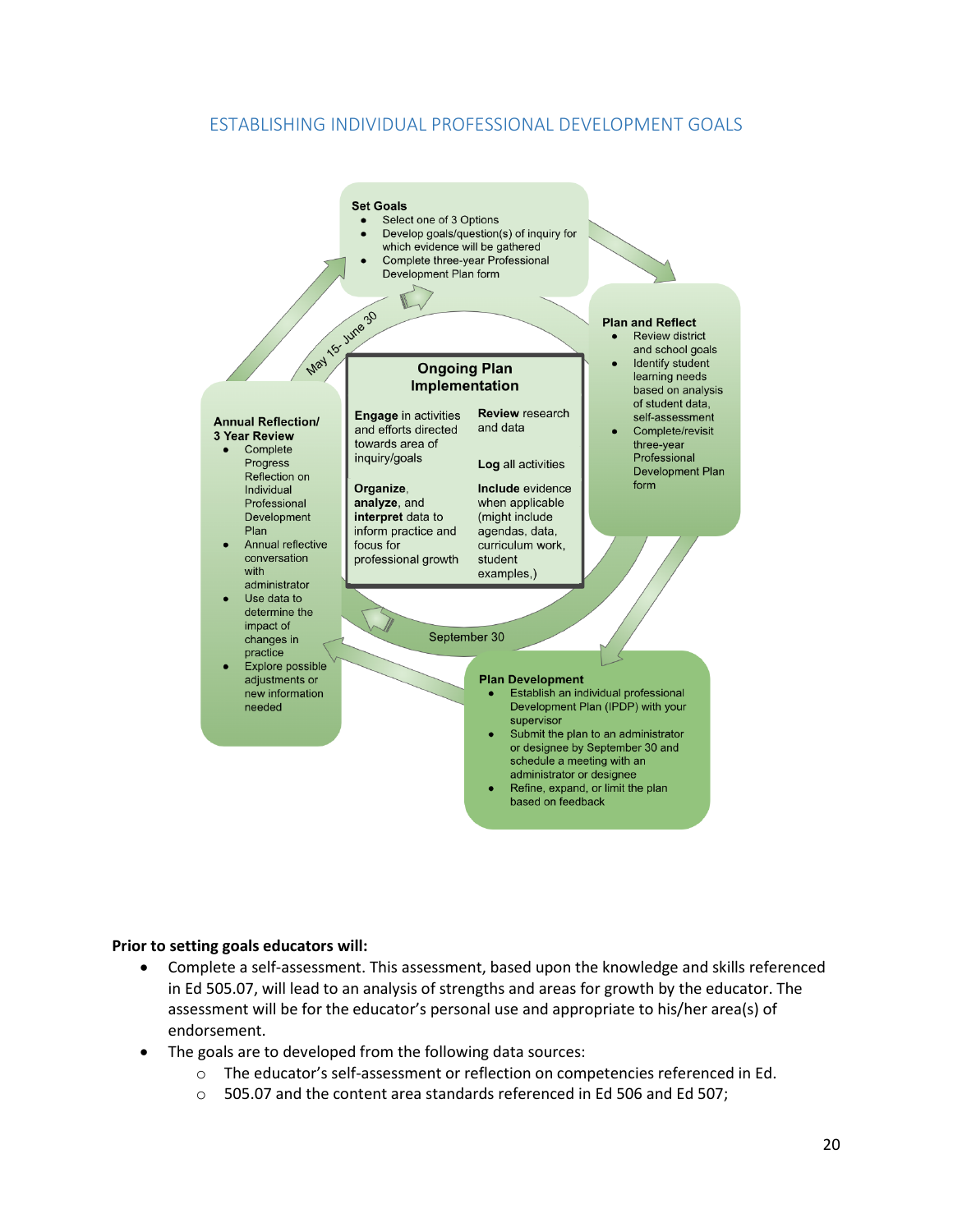- $\circ$  Analysis is student work; Analysis of student achievement data, is available;
- o Review of school or district goals based on the needs assessment
- Examine and analyze data on learning and student achievement from state, district and school.

The development of goals will focus on the acquisition of knowledge and skills to make a positive impact on student achievement. Educators will then establish one or more professional goals for their IPDP that:

- Increases their knowledge of content areas taught and field(s) of specialization for each recertification sought.
- Develops the understanding of pedagogy and knowledge of learners and learning.
- Considers standards for professional learning.
- Demonstrates effective instructional practices that increase student achievement.

## **Effective goals meet the following SMART criteria:**

- **S**pecific-State exactly what is to be accomplished.
- **M**easurable-Can be objectively assessed and state the expectation in percentiles or quantities.
- **A**ttainable-Are expected to accomplish the goal in the amount of time provided and with the resources available.
- **R**elevant-Are important goals essential for success in improving student achievement.
- **T**imely-Clearly address how long, how often, at what specific times, and other issues.

Meaningful reflection on the part of all professionals is essential to growth and achievement of excellent practice. Educators will review their goals and reflect on their progress annually. Reflection will consider knowledge of the content area, pedagogy and knowledge of learners, as well as professional standards of practice.

If new goals need to be added, or if some goals need to be dropped or modified, the educator will meet with a building supervisor to discuss these changes and reach an agreement.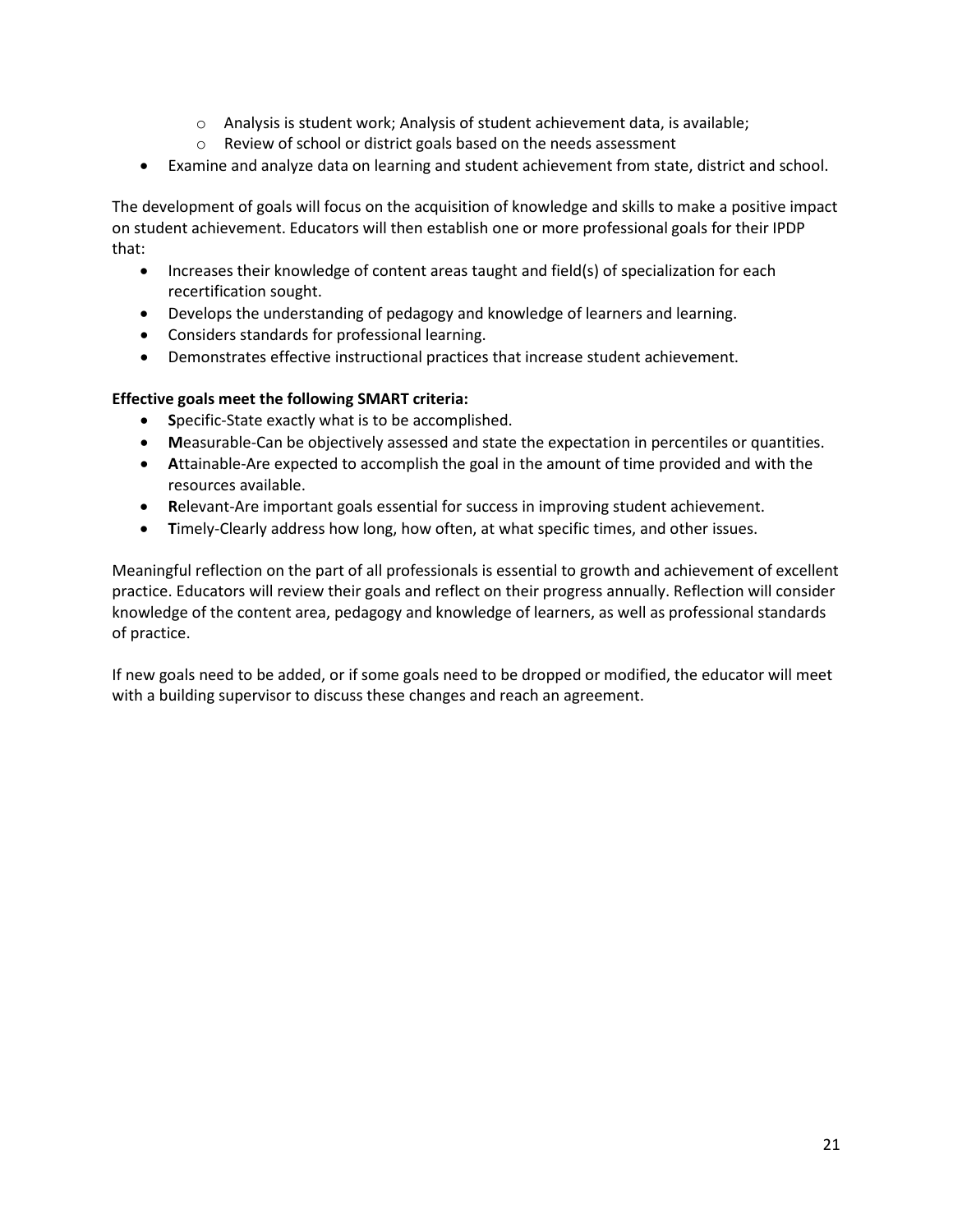## PROCEDURE FOR DEVELOPING AND INDIVIDUAL PROFESSIONAL DEVELOPMENT PLAN (IPDP)

- 1) Educators choose at least one goal aligned to the organizational (school/district) goals.
- 2) Educators create individual goals related to their area(s) of endorsement when not covered by the organizational goal.

Measurable goals are to be based on:

- a. Knowledge of content area(s), subject or field of specialization, including requirements of individual certification, in Ed 506 and 507;
- b. Pedagogy and knowledge of learners and learning as defined in Ed 610.02 and Ed 505.07;
- c. Professional standards as referenced in the local evaluation system; and
- d. Effective instructional practices related to school and district goals that increase student achievement.

The goals are to be developed from the following data sources;

- a. The educator's self-assessment or reflection on competencies references in Ed 505.07and the content are standard's referenced in Ed 6 and Ed 507;
- b. Analysis of student work;
- c. Analysis of student achievement data, if available; and
- d. A review of school or district master plan needs assessment
- 3) Educators implement their 3-year plans by carrying out a variety of activities aligned to their goals.
- 4) Educators meet with their supervisor or designee for interim progress monitoring. At the end of the 3-year cycle the evidence is examined to demonstrate that plan has been fulfilled and that the educator meets the requirements for license renewal.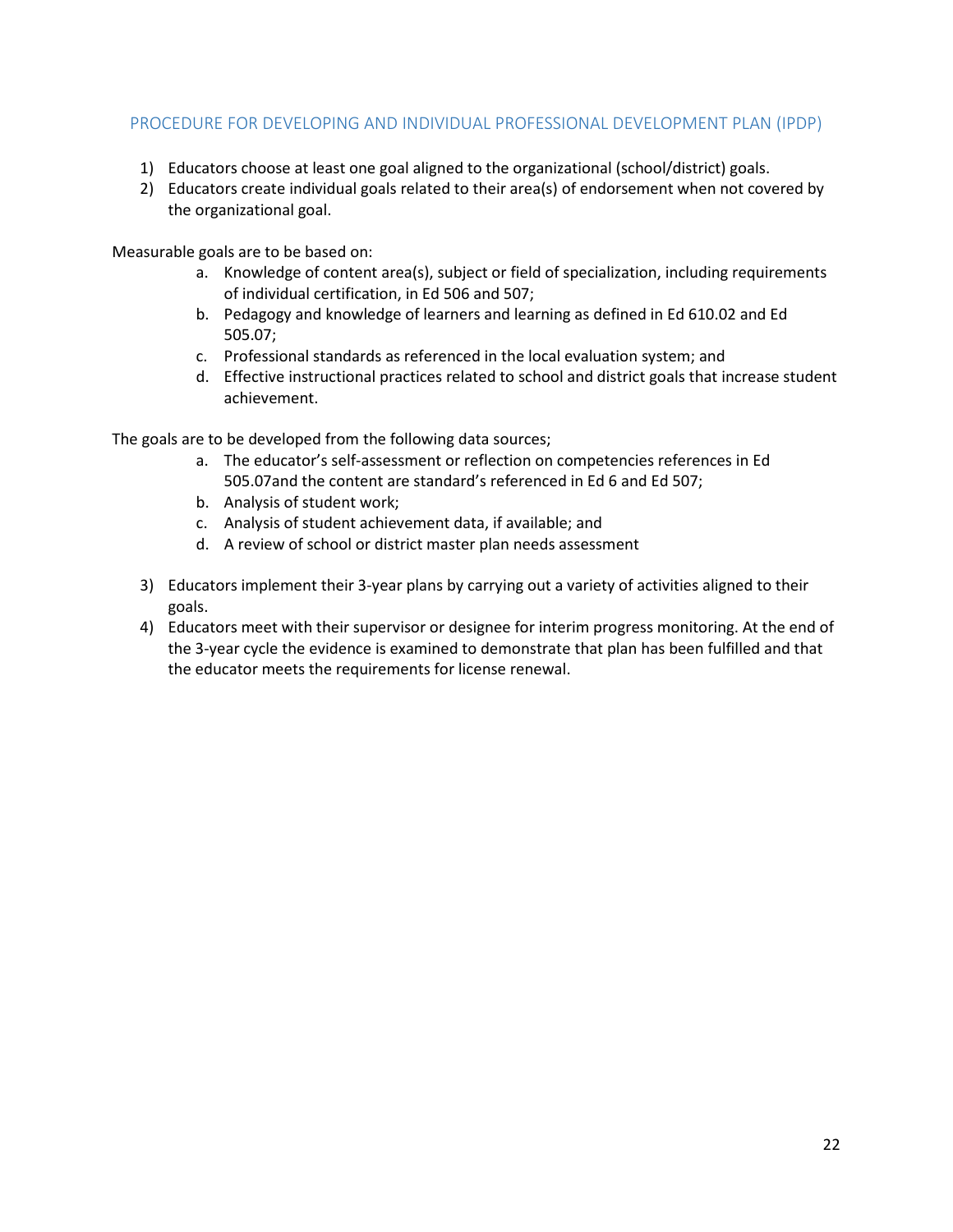## DOCUMENTATION OF PROFESSIONAL LEARNING

SAU 15 educators have three options available to fulfill the professional development requirements for recertification.

Educators have 3 options for documenting their professional development:

- **Option 1-Professional Growth Portfolio** The development of a body of evidence that documents job-embedded and/or formal professional development activities addressing the school and/or district goal(s) and content areas.
- **Option 2-Accumulation of Continuing Education Units** An Accumulation of a minimum of 75 continuing education units and evidence that together document job embedded and/or formal professional development activities addressing the school and/or district goals(s) and content areas.
- **Option 3- Combination of continuing Education Units and Portfolio** A combination of less than 75 continuing education units and evidence that together document job embedded and/or formal professional development activities addressing the school and/or

district goal(s) the content areas.

Each plan options follows a three-year timeline and requires the following steps outlines below:

## **OPTION 1-PROFESSIONAL GROWTH PORTFOLIO PATHWAY**

Option 1, the portfolio pathway, is an accumulation of evidence that documents job-embedded and/or formal professional development activities addressing individual goals that are aligned with school and district goals. Educators may select from a variety of activities including but not limited to:

- An action research project
- Coaching
- Mentoring
- Independent Study
- Study Group
- Curriculum Development
- Assessment Analysis
- Inquiry Immersion

Educators will collect artifacts in an electronic or traditional portfolio to demonstrate new learning.

## **OPTION 2-ACCUMULATION OF CONTINUING EDUCATION UNITS PATHWAY**

Option 2, the Continuing Education Units Pathway, is an accumulation of a minimum of 75 continuing education units that document job-embedded and/or formal professional development activities. The activities must address school and/or district goals as well as knowledge in content areas. CEU's accumulated must consist of:

- A minimum of thirty (30) CEU's in knowledge of field/subject for each endorsement
- A minimum of forty-five (45) CEU's in district/building goals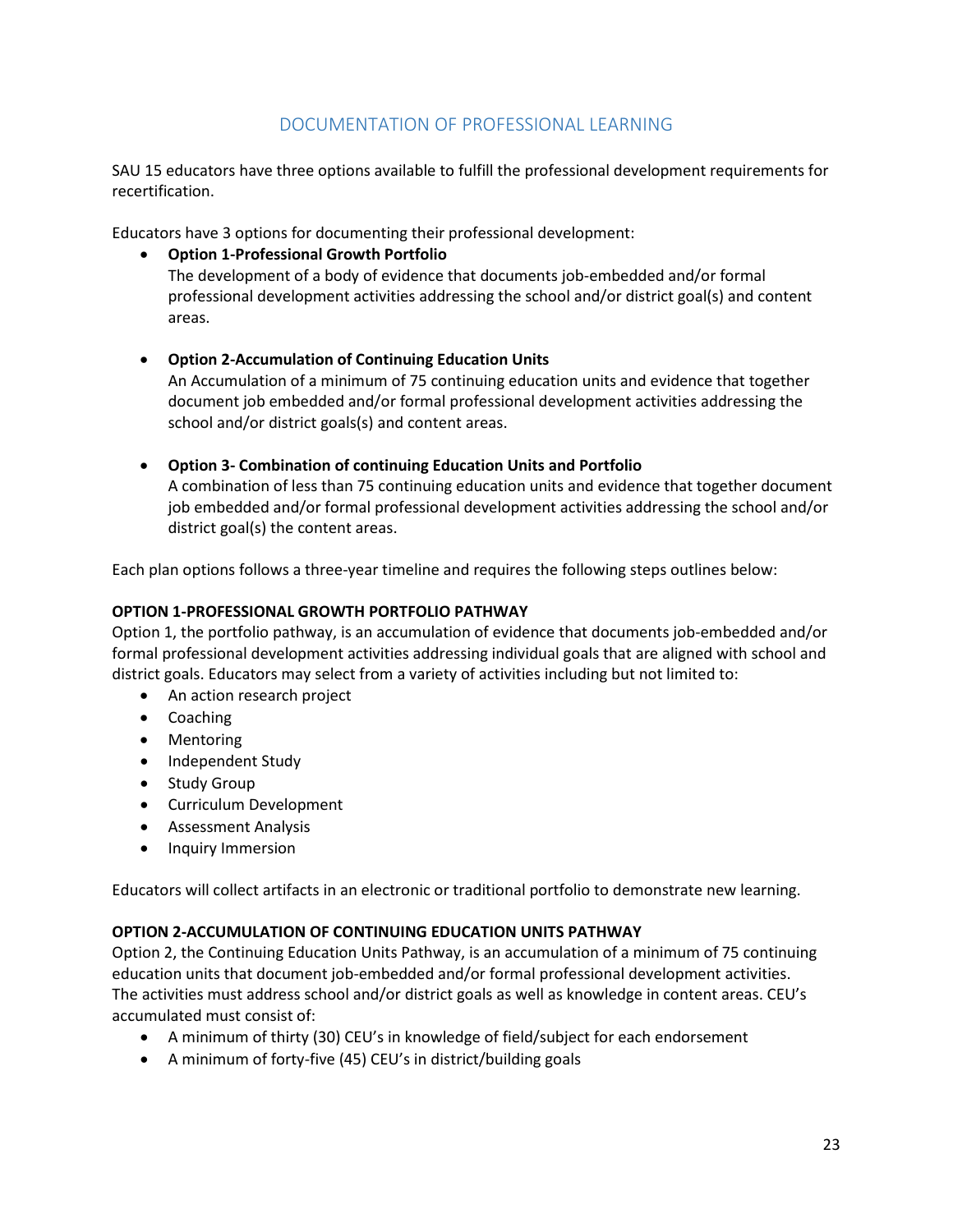## **OPTION 3- COMBINATION OF ACCUMULATION OF CEU'S AND PORTFOLIO**

Option 3, the Combination Pathway, consists of a combination of both an accumulation of continuing education units and evidence of professional growth. Taken together this combination documents job embedded and/or formal professional development activities that address the school and/or district goal(s) as well as content area.

| <b>DATE</b>                  | <b>REQUIREMENT</b>                                                              |  |  |
|------------------------------|---------------------------------------------------------------------------------|--|--|
|                              | <b>Plan &amp; Reflect</b>                                                       |  |  |
|                              | Review district and school goals<br>$\bullet$                                   |  |  |
|                              | Identify student learning needs based on analysis of student data,<br>$\bullet$ |  |  |
|                              | self-assessment                                                                 |  |  |
|                              | <b>Goal Setting</b>                                                             |  |  |
|                              | One of 3 Options<br>$\bullet$                                                   |  |  |
|                              | Develop goals/question(s) of inquiry for which evidence will be<br>$\bullet$    |  |  |
| September 30                 | gathered                                                                        |  |  |
|                              | Complete three-year Professional Development Plan form                          |  |  |
|                              | <b>New Plan Development</b>                                                     |  |  |
|                              | Establish an individual professional Development Plan (IPDP) with               |  |  |
|                              | your Supervisor.                                                                |  |  |
|                              | Submit the plan to an administrator or designee by September 30<br>$\bullet$    |  |  |
|                              | and schedule a meeting with an administrator or designee.                       |  |  |
|                              | Refine, expand, or limit the plan based on feedback.<br>$\bullet$               |  |  |
|                              |                                                                                 |  |  |
|                              | <b>Plan Implementation</b>                                                      |  |  |
|                              | Engage in activities and efforts directed towards area of<br>$\bullet$          |  |  |
|                              | inquiry/goals                                                                   |  |  |
|                              | Review research and data                                                        |  |  |
| Ongoing                      | Organize, analyze, and interpret data to inform practice and focus<br>$\bullet$ |  |  |
|                              | for professional growth.                                                        |  |  |
|                              | Log all activities.<br>٠                                                        |  |  |
|                              | Include evidence when applicable (agendas, data, curriculum                     |  |  |
|                              | work, student examples, etc)                                                    |  |  |
|                              | <b>Annual Reflection/3 Year Review</b>                                          |  |  |
| Prior to May 15-3 Year       | Complete progress Reflection on Individual Professional<br>$\bullet$            |  |  |
|                              | Development Plan                                                                |  |  |
| <b>Review Sept 30-Yearly</b> | Annual reflective conversation with administrator                               |  |  |
| <b>Review</b>                | Use data to determine the impact of changes in practice                         |  |  |
|                              | Explore possible adjustments or new information needed                          |  |  |

#### **SAU 15 PROFESSIONAL DEVELOPMENT TIMELINE**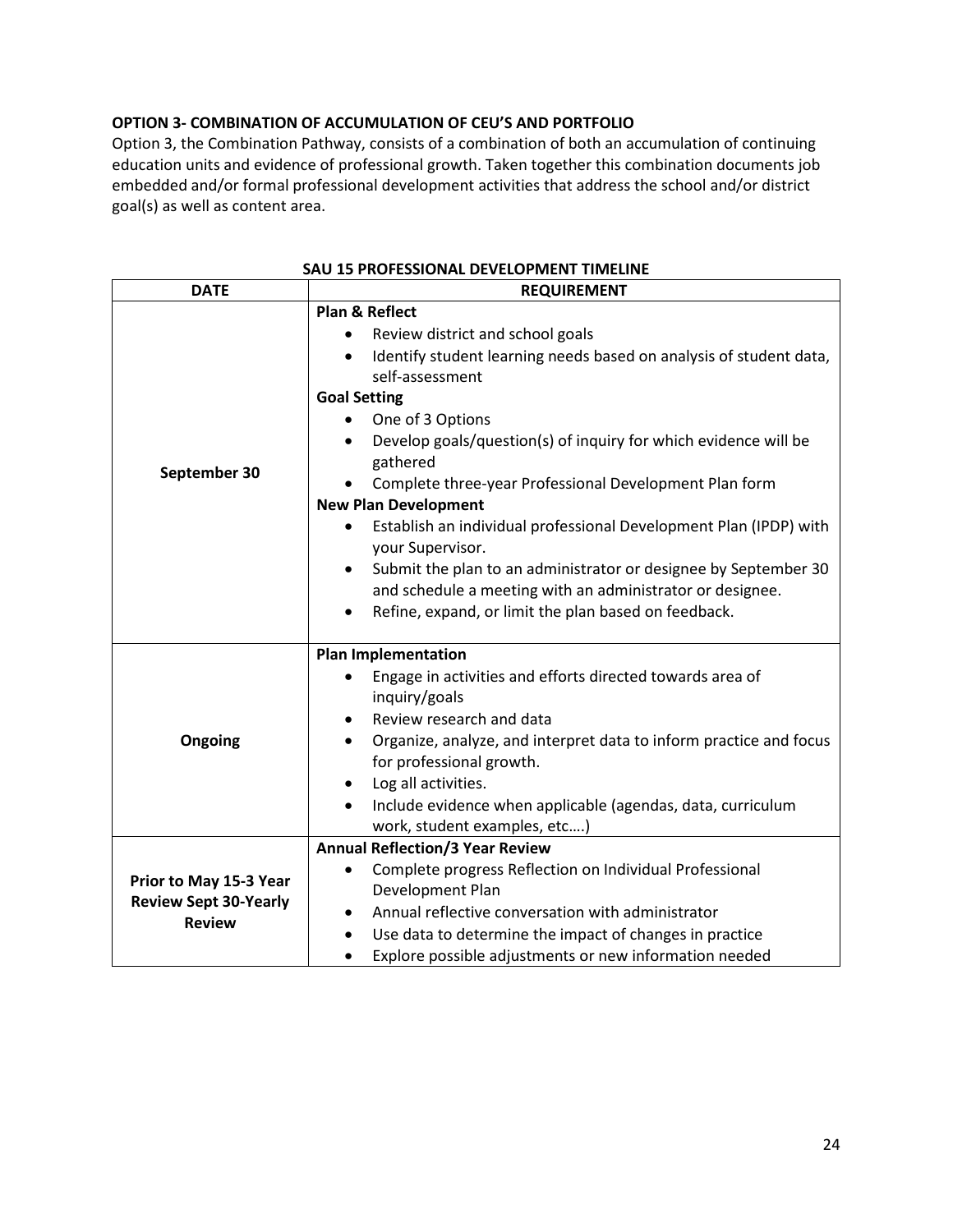## OPTION 1 (PORTFOLIO PATHWAY)

At the beginning of each three-year recertification cycle, and educator in SAU 15 will develop an Individual Professional Development Plan with goals designed to advance student learning through the enhancement of professional practice. The educator will follow the steps below to create and fulfill the plan.

## **PLAN AND REFLECT**-**September 1**

The purpose of planning and reflection is to review personal and district/school goals and identify learning needs. During this process the educator examines and evaluates district/school goals and critical issues as they impact student, educator and district/school progress. Using the information gained from self-assessment, the educator will identify learning needs based on both analysis of student data and personal evaluation.

The educator will reflect on teaching practices, professional learning needs, and school/district needs prior to the creation of an Individual Professional Growth Plan.

## **Proof of self-reflection may include:**

- An analysis of student learning and achievement (including assessment results)
- Journal entries
- Reflection on the Self-Assessment from Charlotte Danielson's "Framework for Teaching"

## **SET GOALS/NEW PLAN DEVELOPMENT**-**September 30**

The purpose of goal setting is to reflect on both self-assessment results and building/district goals to create 3-year goals and yearly objectives.

Three-year goal(s) and yearly objectives will be identified. These goals and objectives will be stated in the educator's Individual Professional Development Plan.

They will be designed to:

- Increase student achievement.
- Reinforce school and/or district improvement goals.
- Increase knowledge of all subject and content areas taught and fields(s) of specialization for each recertification sought.
- Increase knowledge of learners and learning.
- Increasing knowledge of effective developmentally appropriate teaching strategies and best practices for the subject and content areas taught and for which recertification is sought.

Evidence that the plan was designed to support the purposes stated above will be used by the supervisor as the criteria for approving the plan. The educator's measurable objectives will be reviewed, evaluated, and adjusted yearly.

An educator wishing to follow the Combination Pathway must meet with the building supervisor. The Individual Professional Development Plan, stating goals and objectives, must be submitted to the building supervisor for approval. If the Individual Professional Development Plan does not receive approval of the supervisor, the educator may revise the plan and resubmit it.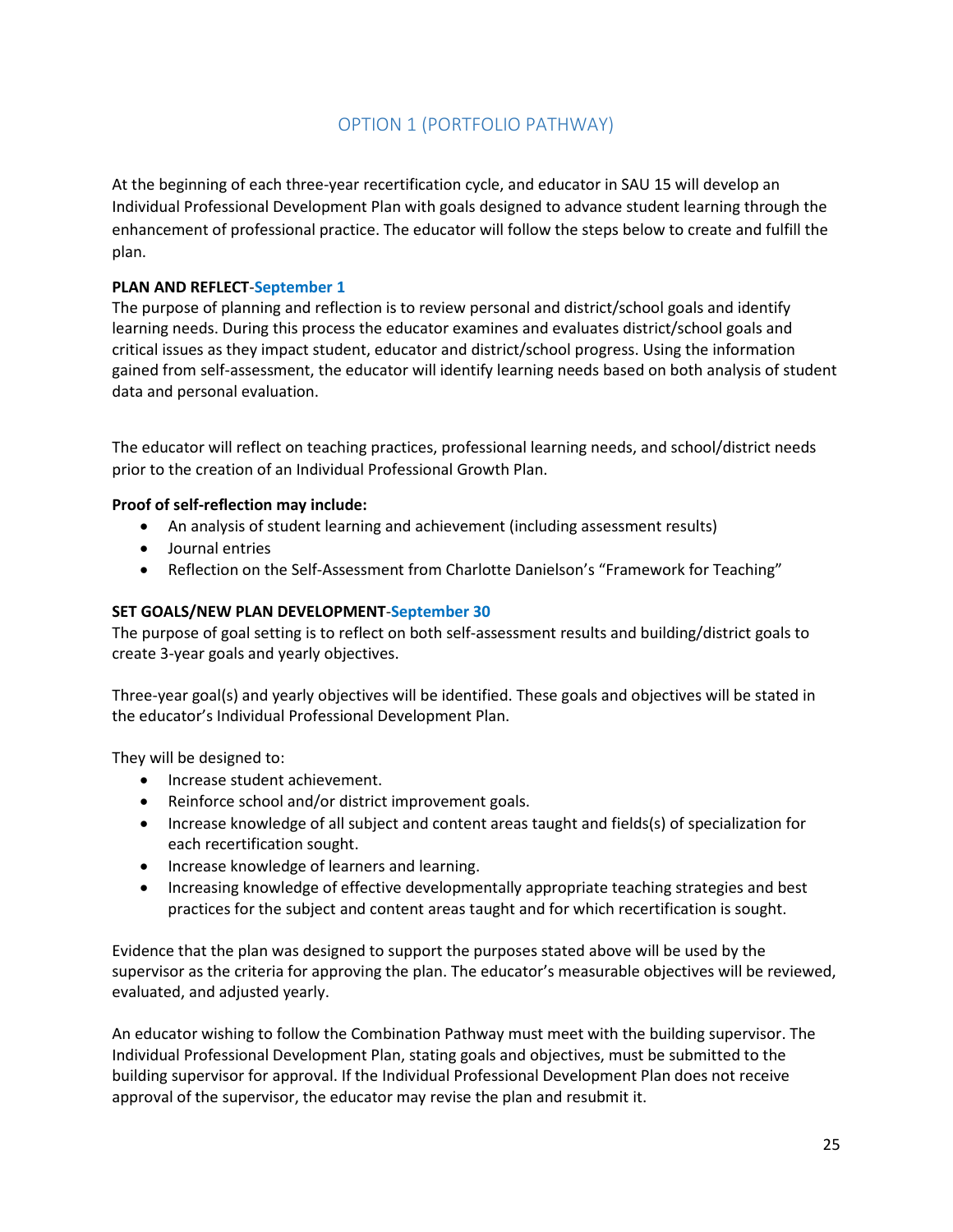## **ACTIVITIES/PLAN IMPLEMENTATION**-**Ongoing**

The purpose of completing professional development activities is to implement action steps to accomplish the educator's objectives and reach the goals set in his/her Professional Development Plan.

The educator will engage in activities that support the goals and objectives of his/her Individual Professional Development Plan.

Activities may include but are not limited to:

- Observations
- Independent Study/Study Groups/Professional Learning Communities
- Action Research
- Mentoring/Educational Peer Coaching
- Curriculum, Instruction, and Assessment Development
- Committee Work
- Collegiate of Graduate Course Work
- Workshops, Webinars, and Professional Conferences
- Professional Presentations

The educator will complete activities that support the goals and objectives of the plan and document them in a portfolio. The activities should build progressively each year.

## **DOCUMENTATION/PLAN IMPLEMENTATION**-**Ongoing**

The purpose of documentation is to organize, analyze, and interpret activities to show progress made toward meeting the ongoing objectives and the goals of the plan.

This documentation may include, but not limited to:

- Authentic examples of student work
- Audiovisuals
- Data Sets
- Lesson Plans
- Reflections on student learning

Documentation should reflect progress toward goal(s) compared to anticipated outcomes and should provide evidence of growth and knowledge in the areas of:

- Subject or field of specialization
- Learners and learning as they relate to school and district goals in order to increase student achievement.

## **EVIDENCE**

In its optimum form, developing a body of evidence should be a natural, integrated part of the educators' work and learning process rather than an excessive added demand. The pieces of evidence to be collected should be those that are natural to the professional development activities, thus requiring that the educators "collect" rather than "create" evidence. In collecting evidence, educators need to include evidence of their activities but more particularly evidence of their own learning and its impact on student learning.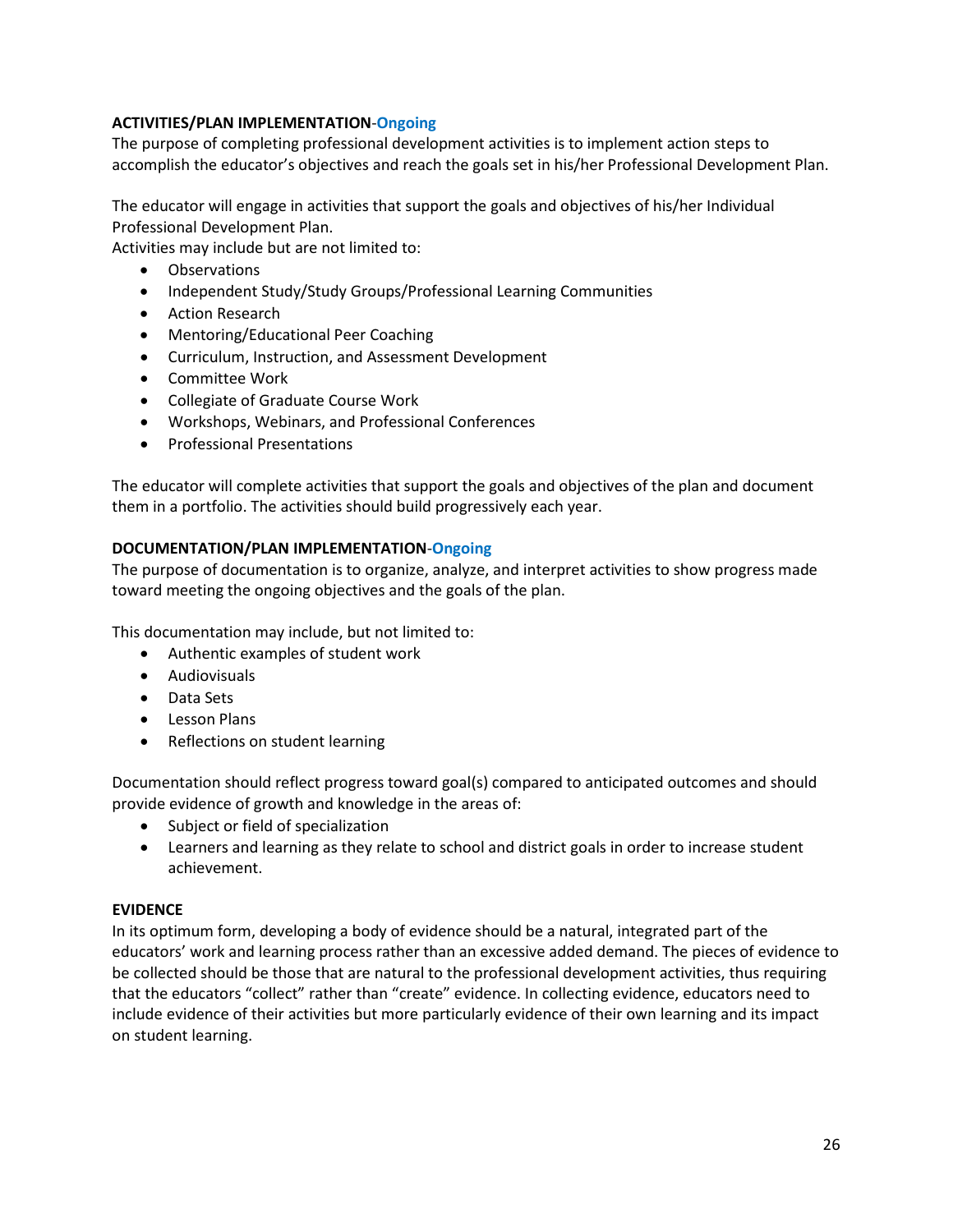## **POSSIBLE FORMS/SOURCES OF EVIDENCE**

## • **EVIDENCE OF EDUCATOR'S LEARNING**

- o Written reflection
- o Application of new methods and/or materials exhibited through lesson plans, instructional materials, video or audiotapes of the lesson, or formal observation by an administrator, colleague, or mentor.
- o Samples of student's work
- o Projects, papers, etc. from courses and seminars

## • **EVIDENCE USED TO EXAMINE IMPACT ON STUDENTS' LEARNING**

- o Results of standardized assessments
- o Results of classroom assessments
- o Examples of student's project, papers, daily work
- o Student portfolio
- o Audio/visual recordings of students' presentations or activities
- o Skill inventories or checklists
- o Anecdotal Notes

## • **EVIDENCE USED TO EXAMINE IMPACT ON OTHER STUDENTS' OUTCOMES**

- o Discipline data
- o Attendance data
- o Health records/visits to the nurse
- o Behavior records
- o Extracurricular participation

## **HELPFUL HINTS FOR COLLECTING AND COMPILING A "MANAGEABLE" EVIDENCE COLLECTION**

When creating an evidence collection:

- It's not just about what you did; it's about what your student learned
- It's about working to "improve" rather than trying to "prove"
- Less is more-make a concise collection of carefully selected evidence
- Pick illustrative examples rather than including everything
- Avoid creating a "scrapbook" (a collection of personally meaningful mementos)
- Avoid creating a "steamer trunk" (a container stuffed with materials)
- Use technology-put the evidence on your computer, a CD, or USB memory stick; use a digital camera, capture pictures of students projects, students working.

## **YEARLY REVIEW**-**September 30**

The purpose of the yearly review is to share with administration accomplished activities, evidence of professional growth and student success, and evidence of meeting yearly objectives.

At the end of each year, the educator will meet the supervisor to share evidence in the portfolio that demonstrates professional learning linked to professional objectives and student success. The review will culminate with a discussion of targeted steps toward next year's professional development. Educators choosing this pathway are strongly encourages to complete the SAU 15 Professional Development 3-year Cycle Review Form to provide documentation and supervisor approval.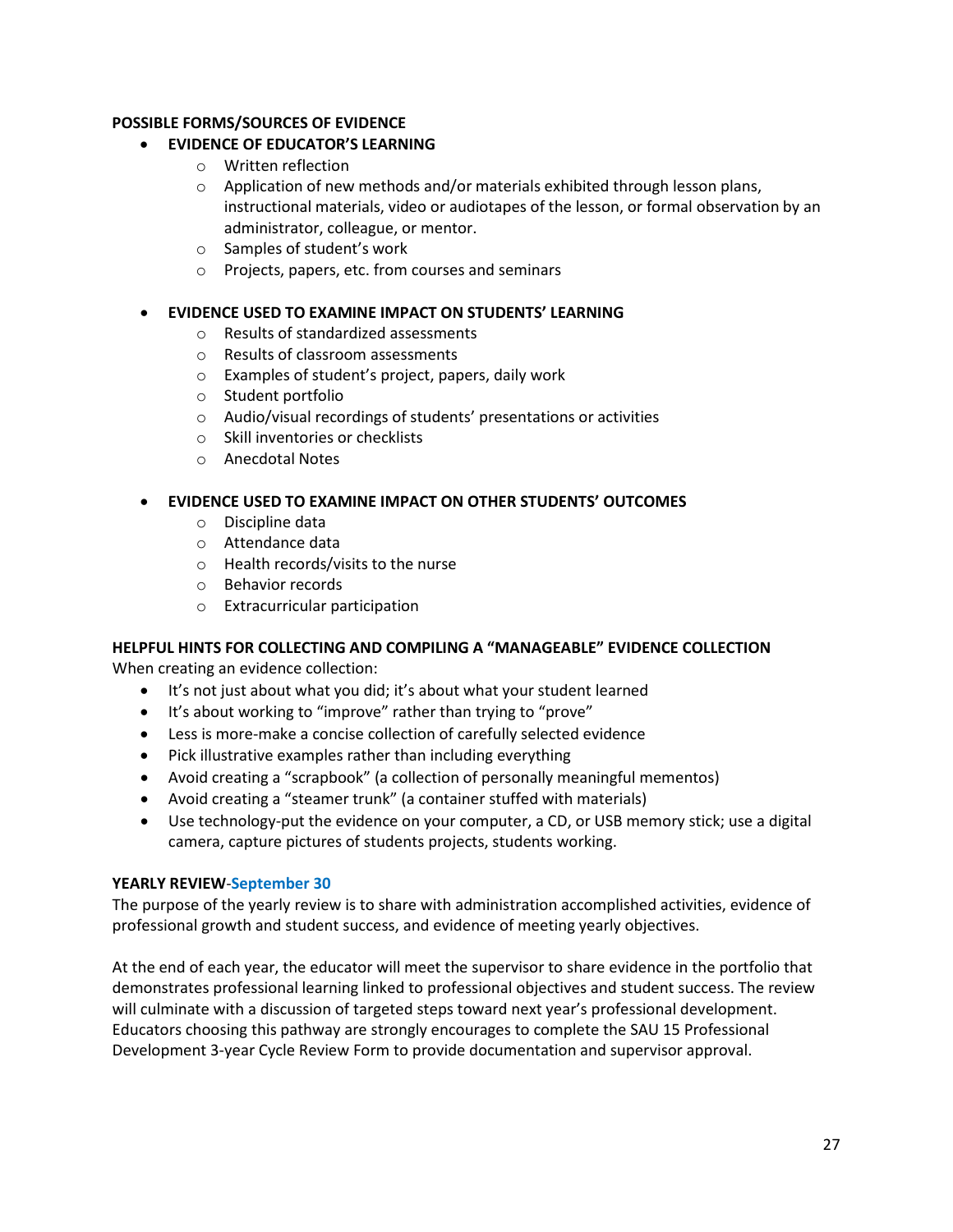In the event that the yearly progress is not found acceptable by the supervisor the educator may appeal the decision.

**--OR—**

#### **3 YEAR REVIEW-May 15**

The purpose of the final review is to share with the administration the culmination of the Individual Professional Development Plan.

At the final review the educator will meet with the supervisor to present the portfolio. A written summative will be shared that includes evidence that goals and objectives of the plan were met. Included in the summative will be reflections on student success and the professional learning that was achieved.

Based on the evidence of growth contained in the portfolio the supervisor will:

- Approve recertification of the educator.
- Sign the recertification approval form.
- Forward the form to the Superintendent of Schools for recommendation for renewal of the educator's certification(s).

In the event that the portfolio is not found acceptable by the supervisor and the educator is not recommended for recertification, the educator may appeal the decision.

Educators whose credentials expire in a given year may complete their portfolio prior to being renominated and/or re-elected in accordance with RSA 189: 14a. Work on an e-portfolio after the date recertification papers are due to be turned in to the Superintendent may be counted toward the next three-year cycle which will commence on July 1 of the same calendar year.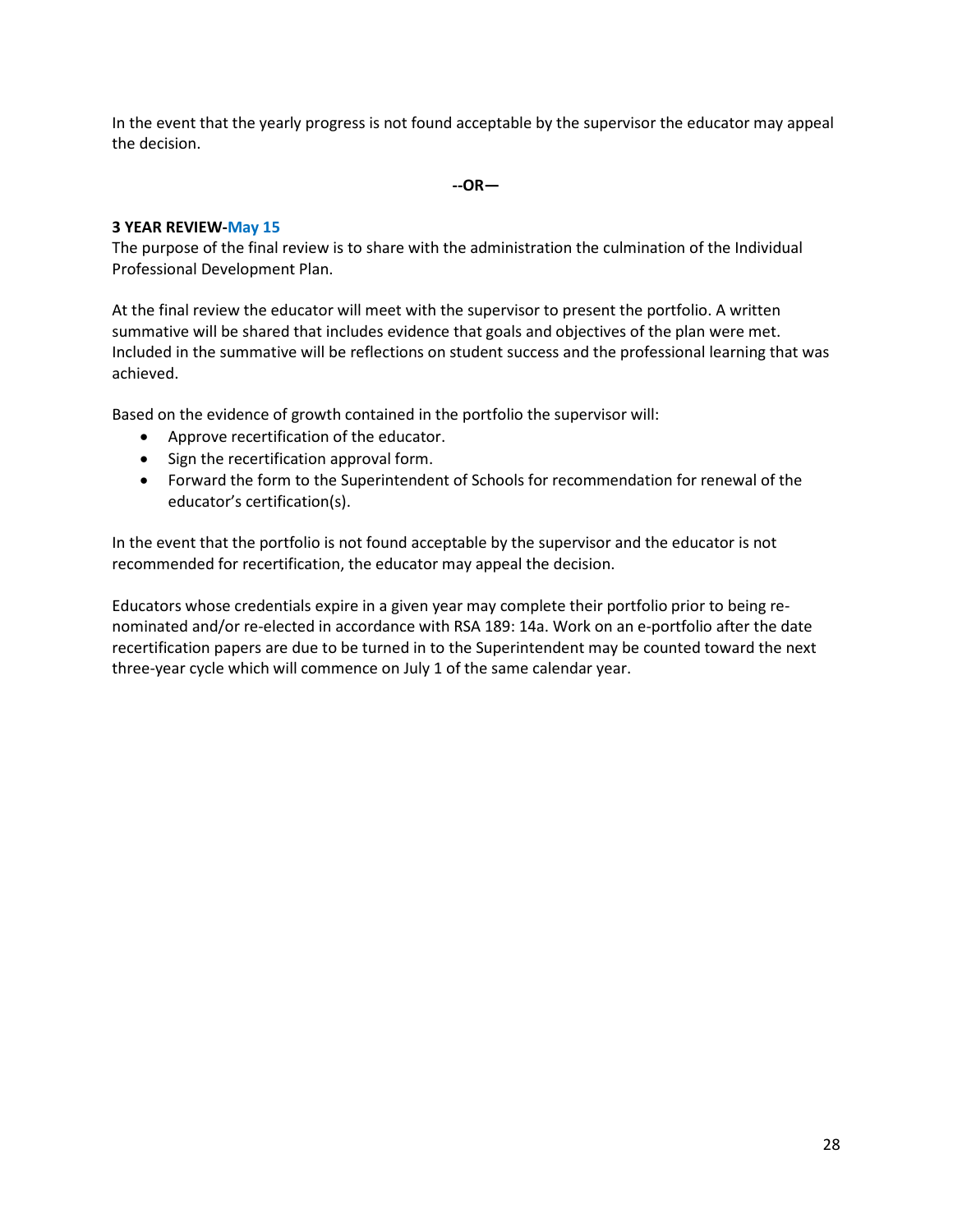## OPTION 2 (CONTINUING EDUCATION UNIT PATHWAY)

At the beginning of each three-year recertification cycle, and educator in SAU 15 will develop an Individual Professional Development Plan with goals designed to advance student learning through the enhancement of professional practice. The educator will follow the steps below to create and fulfill the plan.

## **PLAN AND REFLECT**-**September 1**

The purpose of planning and reflection is to review personal and district/school goals and identify learning needs.

During this process the educator examines and evaluates district/school goals and critical issues as they impact student, educator and district school progress. Using the information gained from selfassessment, the educator will identify learning needs based on both analysis of student data and personal evaluation.

The educator will reflect on teaching practices, professional learning needs, and school/district needs prior to the creation of an Individual Professional Growth Plan.

## **Proof of self-reflection may include:**

- An analysis of student learning and achievement (including assessment results)
- Journal entries
- Reflect on Self-Assessment from Charlotte Danielson's "Framework for Teaching"

## **SET GOALS/NEW PLAN DEVELOPMENT**-**September 30**

The purpose of goal setting is to reflect on both self-assessment results and building/district goals to create 3-year goals and yearly objectives.

Three-year goal(s) and yearly objectives will be identified. These goals and objectives, along with anticipated activities connected to yearly outcomes, will be stated in the educator's Individual Professional Development Plan.

They will be designed to:

- Increase student achievement.
- Reinforce school and/or district improvement goals.
- Increase knowledge of all subject and content areas taught and field(s) of specialization for each recertification sought.
- Increase knowledge of learners and learning.
- Increase knowledge of effective developmentally appropriate teaching strategies and best practices for the subject and content areas taught for which recertification is sought.

Evidence that the plan was designed to support the purposes stated above will be the supervisor as the criteria for approving the plan. The educator's measurable objectives will be reviewed, evaluated and adjusted yearly. An educator wishing to follow the Combination Pathway must meet with the building supervisor. The Individual Professional Development Plan, stating goals and objectives, must be submitted to the building supervisor for approval. If the Individual Professional Development Plan does not receive approval of the building PDC representative and supervisor the educator may revise the plan and resubmit it.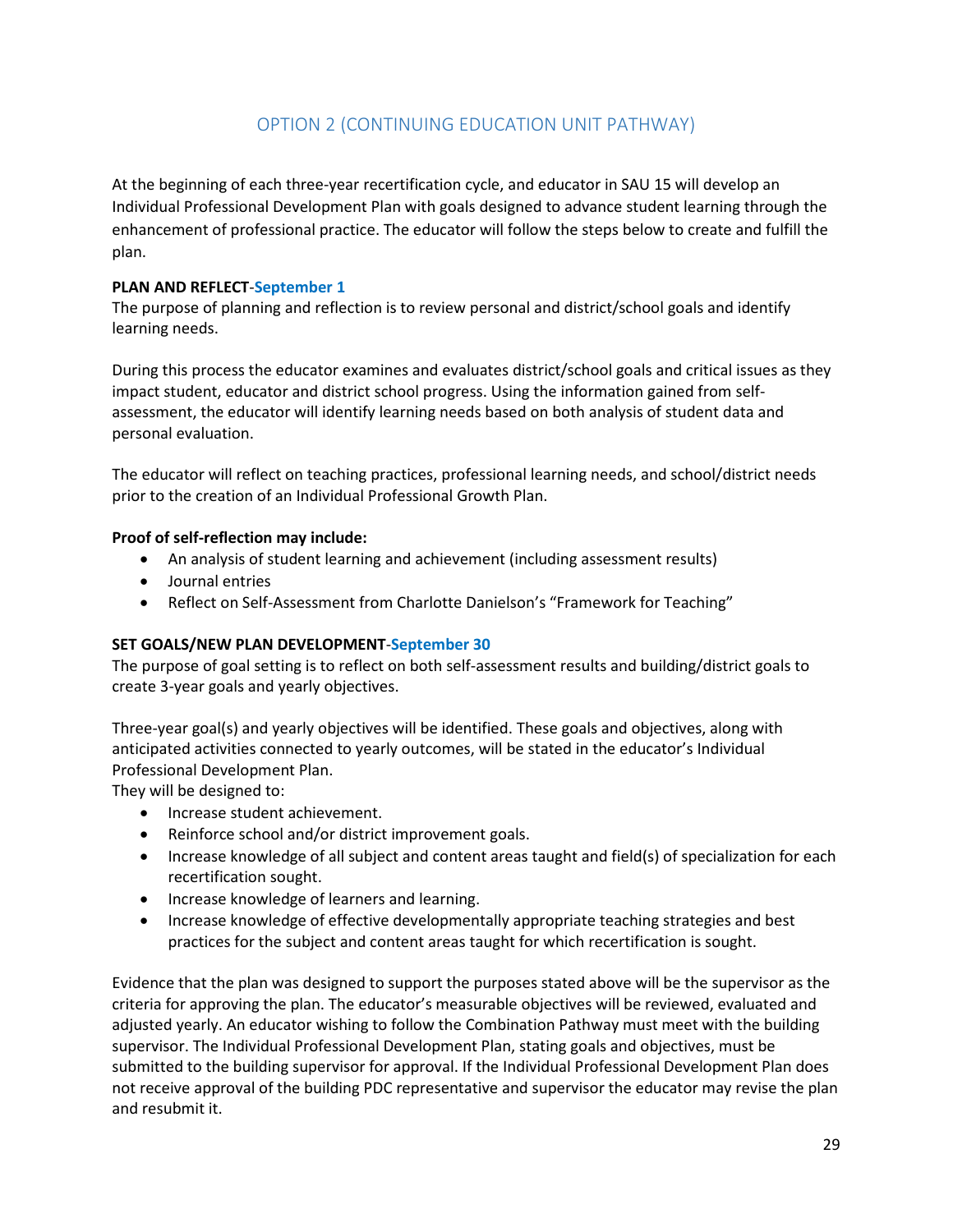## **ACTIVITIES/PLAN IMPLEMENTATION-Ongoing**

The purpose of completing professional development activities is to implement action steps to accomplish the educator's objectives and reach the goals set in his/her Individual Professional Development Plan.

The educator will engage in activities that support the goals and objectives of his/her Individual Professional Development Plan.

Activities may include but are not limited to:

- Independent Study/Study Groups/Professional Learning Communities
- Observations
- Action Research
- Mentoring/Education Peer Coaching
- Curriculum, Instruction and Assessment Development
- Committee Work
- Collegiate or Graduate Course Work
- Workshops, Webinars and Professional Conferences
- Professional Presentation

The educator will complete job-embedded and/or formal professional development activities tat support the goals and objectives of the approved Individual Professional Development Plan.

An accumulation of a minimum of seventy-five continuing education units is required to fulfill the plan,

These seventy-five CEU's must consist of the following:

- A minimum of thirty (3) CEU's for each endorsement
- A minimum of forty-five(45) CEU's in district/building goal

## **DOCUMENTATION/PLAN IMPLEMENTATION-Ongoing**

The purpose of documentation is to organize, analyze and interpret activities to show the progress toward meeting the ongoing objectivities and the goals of the plan.

Documentation should reflect progress toward the goal(s) of the Individual Professional Development Plan.

The educator will complete a Professional Development Activity Log to document the accumulation of CEU's as well as to record knowledge of subject, fulfillment of individual professional development goals, support of district/school goals and/or the Danielson Domain addressed.

The activity log must be submitted to the building Professional Development Committee representative for signature.

## **YEARLY REVIEW-September 30**

The purpose of the yearly review is to share with administration activities completed that demonstrate professional learning linked to professional objectives and student success. The review will culminate with a discussion of targeted step toward next year's professional development.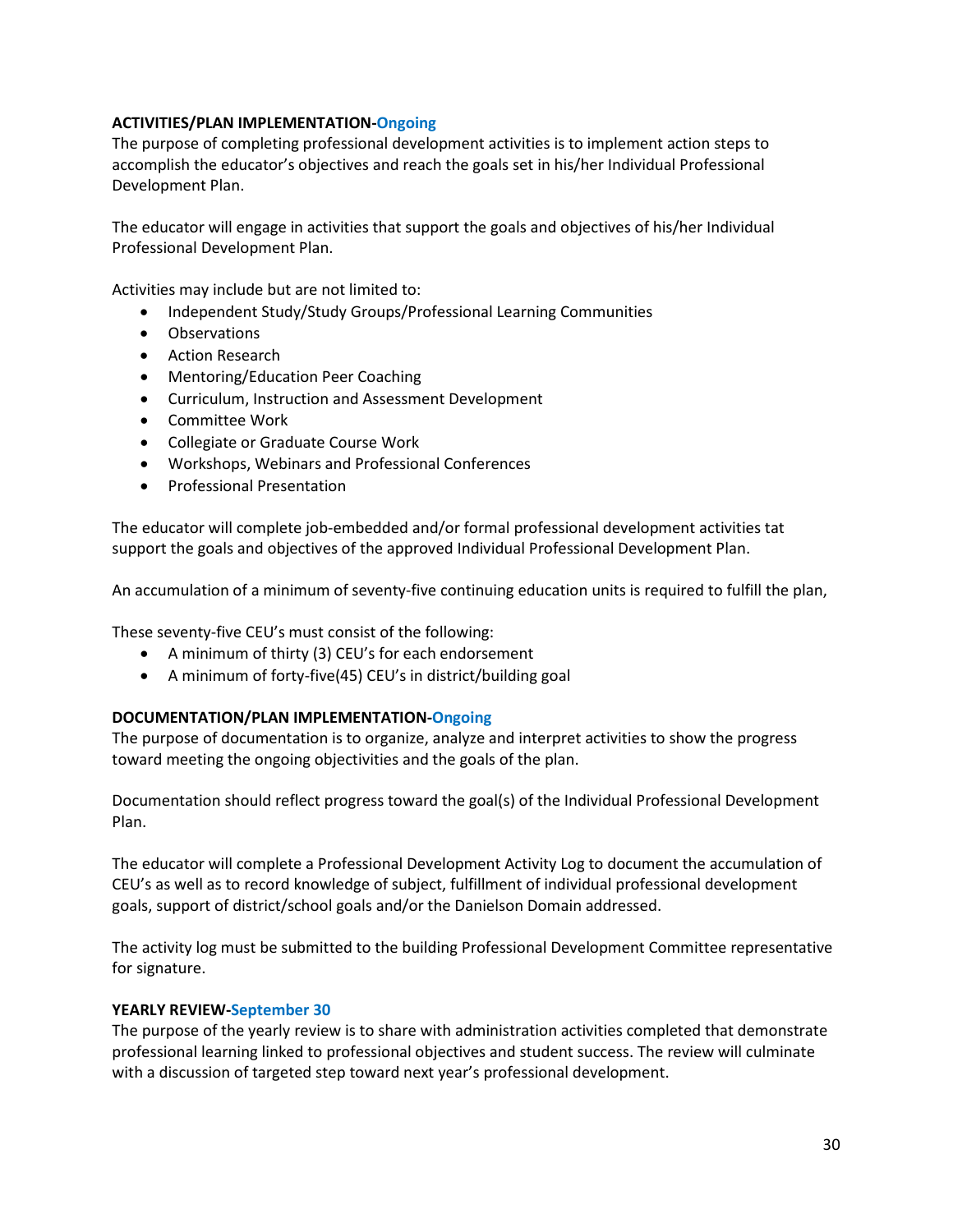#### **3 YEAR REVIEW-MAY 15**

The purpose of the final review is to share with the administration the culmination of the three-year Individual Professional Development Plan.

In preparation for the final review, the educator will complete the recertification forms received from the SAU office and submit to the building Professional Development Committee representative. The representative will then check and sign the recertification paperwork and submit it to the building supervisor.

At the final review the educator will meet with the building supervisor to review recertification paperwork documenting the required number of approved CEU's of professional development activities.

Based on the evidence of accumulation of the required number of approved CEU's the supervisor will:

- Sign the recertification approval form
- Forward the form to the Superintendent of Schools for recommendations for renewal of the educator's certification(s).

In the event that the recertification paperwork is not found acceptable by the supervisor and the educator is not recommended for recertification, the educator may appeal the decision.

Educators whose credentials in a given year may accrue their total CEU requirements of approved professional development activities prior to being re-nominated and/or re-elected in accordance with RSA 189:14a. CEU's accrued after the date recertification papers are due to be turned in to the Superintendent may be counted toward the next three-year cycle which will commence on July 1 of the same calendar year.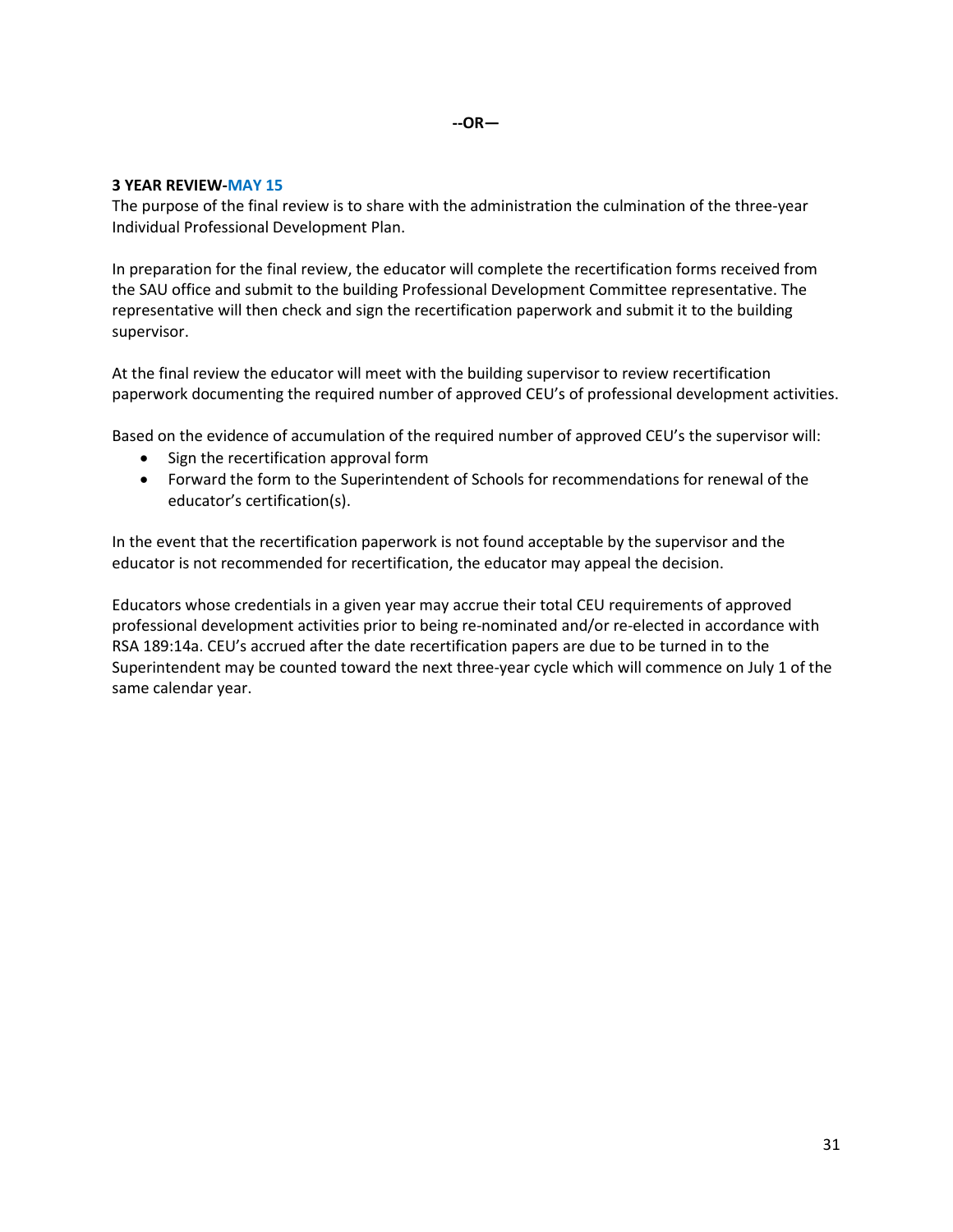## OPTION 3 (COMBINATION PATHWAY)

At the beginning of each three-year recertification cycle, an educator is SAU 15 will develop and Individual Professional Development Plan with goals designed to advance student learning through the enhancement of professional practice. The educator will follow the steps below to create and fulfill the plan.

## **PLAN AND REFLECT- September 1**

The purpose of planning and reflection is to review personal and district/school goals and identify learning needs. During this process the educator examines and evaluated district/school goals and critical issues as they impact student, educator and district/school progress. Using the information gained from self-assessment, the educator will identify learning needs based on both analysis of student data and personal evaluation.

The educator will reflect on teaching practices, professional learning needs and school/district needs prior to the creation of an Individual Professional Growth Plan.

Proof of self-reflection may include:

- An analysis of student learning and achievement (including assessment results)
- Journal entries
- Reflection on Self-Assessment from Charlotte Danielson's "Framework for Teaching"

## **SET GOALS/NEW PLAN DEVELOPMENT-September 30**

The purpose of goal setting is to reflect on both self-assessment results and building district goals to create 30-years goals and yearly objectives.

Three-year goal(s) and yearly objectives will be identified. These goals and objectives, along with anticipated activities connected to yearly outcomes, will be stated in the educator's Individual Professional Development Plan.

They will be designed to:

- Increase student achievement.
- Reinforce school and/or district improvement goals.
- Increase knowledge of all subject and content areas taught and field(s) of specialization for each recertification sought.
- Increase Knowledge of learners and learning.
- Increase knowledge of effective developmentally appropriate teaching strategies and best practices for the subject and content areas taught and for which recertification is sought.

Evidence that the plan was designed to support the purposes stated above will be used by the supervisor as the criteria for approving the plan. The educator's measurable objectives will be reviewed, evaluated and adjusted yearly.

An educator wishing to follow the Combination Pathway must meet with the building supervisor. At this time the educator and supervisors will establish an Individual Professional Development Plan including the action research project to be documented through the portfolio option portion and number of CEU's necessary to satisfy the continuing education unit portion of the plan.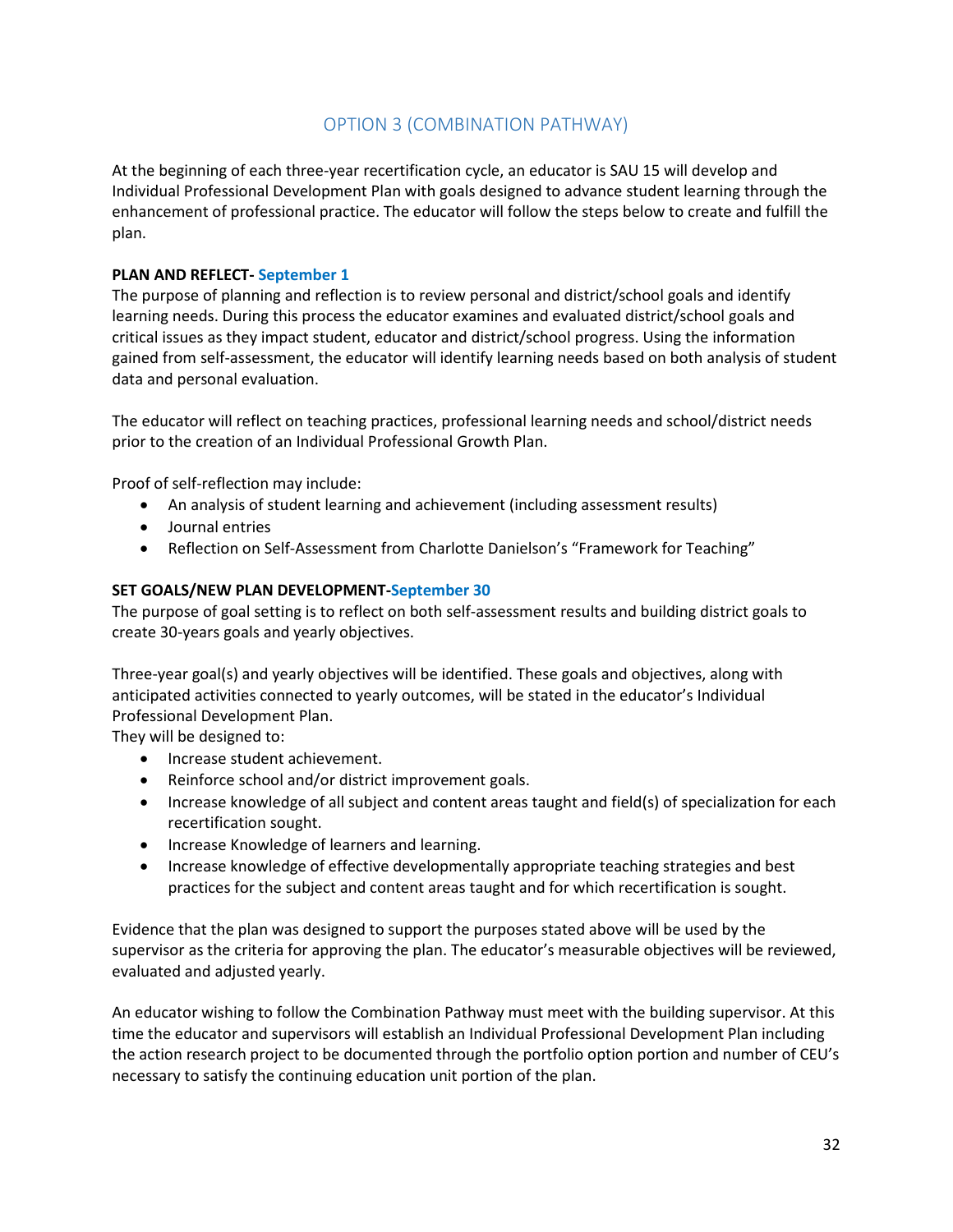The Individual Professional Development Plan, stating goals and objectives, must be submitted to the building supervisor for approval. If the Individual professional Development Plan does not receive approval of the supervisor, the educator may revise the plan and resubmit it.

## **ACTIVITIES/PLAN IMPLEMENTATION-Ongoing**

The purpose of completing professional development activities is to implement action steps to accomplish the educator's objectives and reach the goals set in his/her Individual Professional Development Plan.

The educator will engage in activities that support the goals and objectives of his/her Individual Professional Development Plan.

Activities may include but are not limited to:

- Observations
- Independent Study/Study Groups/Professional Learning Communities
- Action Research
- Mentoring/Educational peer Coaching
- Curriculum, Instruction and Assessment Development
- Committee Work
- Collegiate or Graduate Course Work
- Workshops, Webinars and Professional Conferences
- Professional Presentations

The educator will complete a Portfolio Evidence Reflection Form that supports the goals and objectives of the approved Individual Professional Development Plan, keeping in mind the combination of portfolio ad CEU requirements of the plan.

## **DOCUMENTATION/PLAN IMPLEMENTATION-Ongoing**

The purpose of documentation is to organize, analyze and interpret activities to show the progress toward meeting the ongoing objectives and the goals of the plan.

Documentation should reflect progress toward the goal(s) of the Individual Professional Development Plan.

Documentation in the portfolio component may include, but it not limited to:

- Authentic examples of student work
- Audiovisuals
- Data Sets
- Lesson Plan
- Reflections on student learning

For the portfolio component of the plan, the educator will collect and organize in a portfolio the outcomes of the activities and evidence of progress toward attaining the goals and objectives.

For the continuing education unit component of the plan, the educator will complete a Professional Development Activity Log for each activity to document the accumulation of CEU's as well as to record and reflect on how the knowledge gathered will affect professional practice and/or support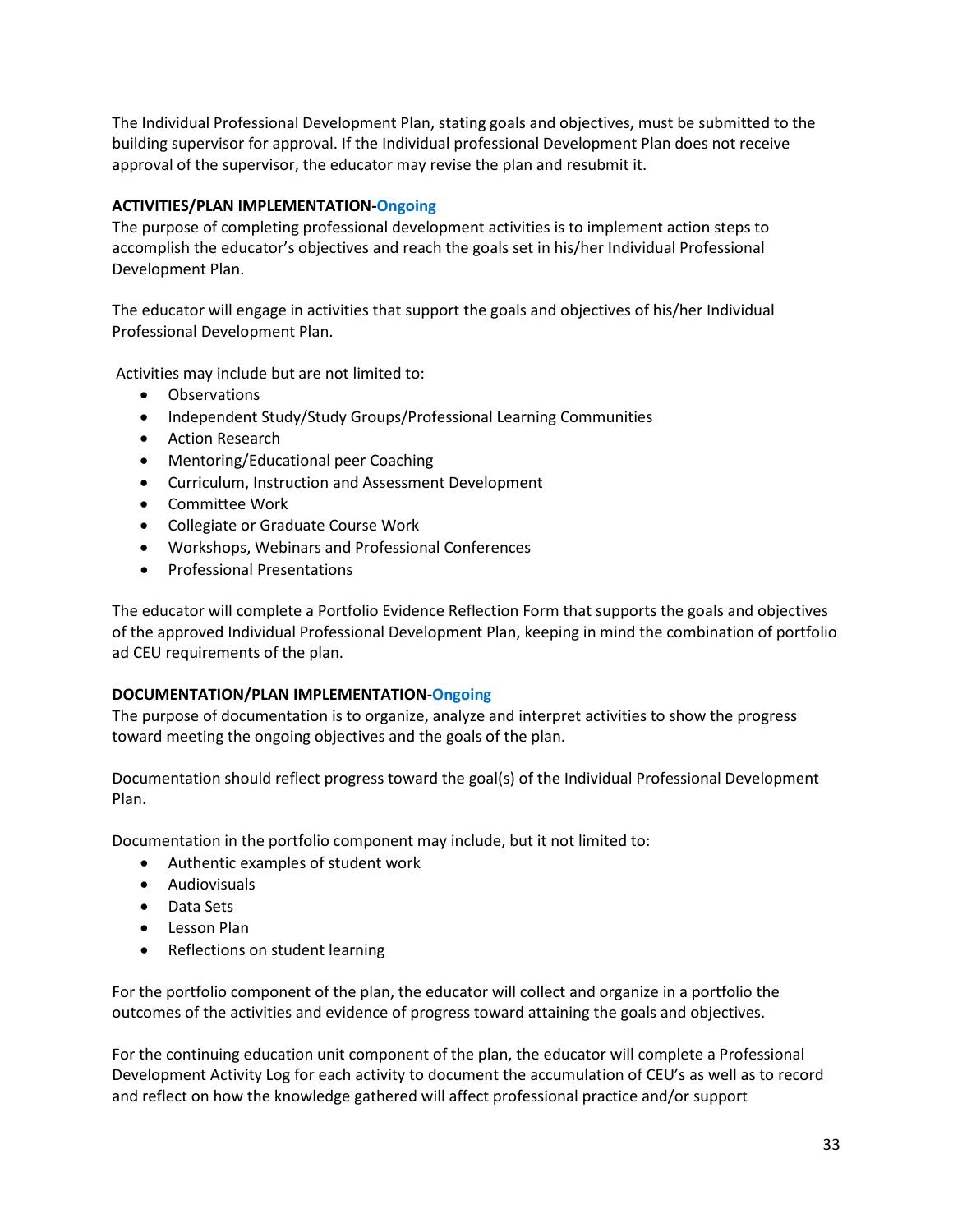district/school goals. The reflection form should be submitted to the building Professional Development Committee representative for signature and submission to the SAU office.

#### **YEARLY REVIEW-September 30**

The purpose of the yearly review is to share with the supervisor accomplished activities, evidence of professional growth and student success and evidence of meeting yearly objectives.

At the end of each year, the educator will meet with the supervisor to share activities completed that demonstrate professional learning linked to professional objectives and student success. The review will culminate with a discussion of targeted steps toward next year's professional development.

**-OR-**

#### **3 YEAR REVIEW-May 15**

The purpose of the final review is to share with the administration the culmination of the three-year Individual Professional Development Plan.

At the final review the educator will meet with the supervisor to present both his/her portfolio and the reflections forms documenting the continuing education unit portion of the plan. A written summative will be shared that includes evidence professional learning that achieved.

In the event that the portfolio, the recertification paperwork or the combination of both is not found acceptable by the supervisor and the educator is not recommended for recertification, the educator may appeal the decision.

Educators whose credentials expire in a given year may complete their portfolio and accrue their total CEU requirements of approved professional development activities prior to being re-nominated and/or re-elected in accordance with RSA 189:14a. Work on a new portfolio and CEU's accrued after the date recertification papers are due to be turned in to the Superintendent may be counted toward the next three year cycle which will commence on July 1 of the same calendar year.

## **RECIPROCITY**

All work completed on a portfolio pathway plan approved in another school district or while an educator was not employed under a district master plan will be accepted by the PDC and counted toward the educator's SAU 15 pathway. The educator must meet with the respective administrator within 30 school days of employment or review and update his/her existing plan. Goal(s) for the remaining year(s) will be set and the educator will be set and the educator will then follow the SAU 15 pathway for the remainder of the certification period.

If an educator was completing a CEU option, a record of all previous CEU's must be provided to the PDC, preferably within 30 school days of employment acceptance. Although all CEU's accrued in former plans will be accepted, the educator is expected to accrue 15 hours per year in SAU 15 Core Values and/or building goals. Educators having no hours to transfer must fulfill the total requirement.

#### **REVIEW PLAN EVIDENCE AND APPROVAL OF PLAN COMPLETION**

Every educator applying for renewal of his/her credential must have the approval of the Superintendent. Renewal recommendations are completed online through the MyDoe EIS portal.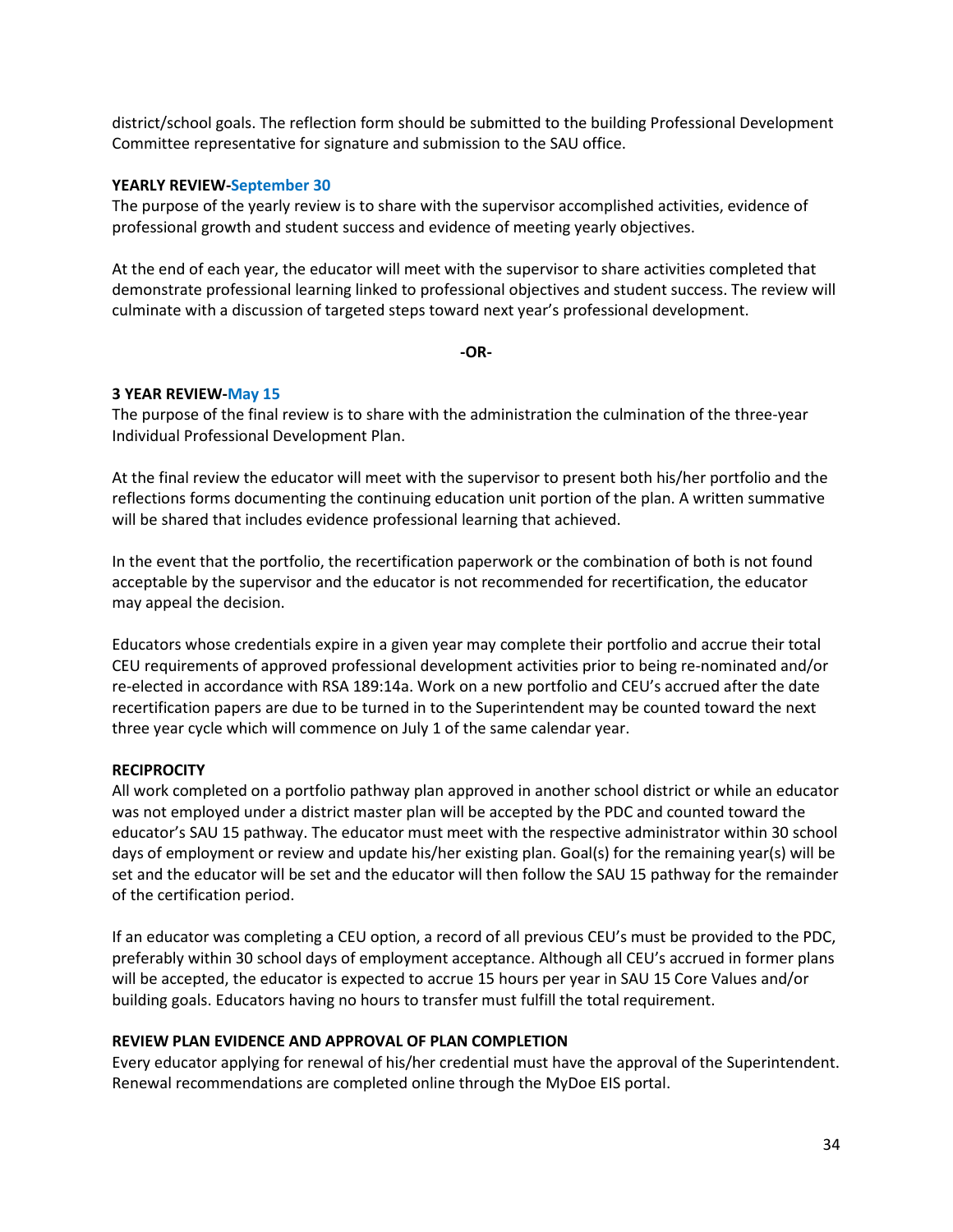## CERTIFIED PARAEDUCATORS ED.512.026 (E)

The focus of certified Paraeducators professional development must be to further develop their content knowledge and teaching skills, which in turn will support the learning of all students.

Therefore, in order to maintain their certification, state-certified Paraeducators in SAU15 will participate in activities designed to:

- Deepen their knowledge of content in the area in which they are working.
- Increase their ability to use research based strategies to assist students in meeting rigorous academic standards.
- Prepare them to use a variety of classroom assessments appropriately.
- Enable them to support SAU 15 district and school goals.

In addition, Paraeducators' professional development should prepare them to understand and appreciate all students, create safe, orderly and supportive learning environments and hold high expectation for students' learning achievement. It should help them develop the knowledge and skills to join and collaborate with learning communities within their district and school.

Paraeducators employed by SAU 15 who are certified by the State of New Hampshire may maintain their certification under the district's Professional Development Master Plan. In order to do this, a Paraeducators must accrue a minimum of 50 continuing education units (CEU's) within a three year cycle. These CEU's must consist of 20 job specific CEU's and 30 CEU's that support district goals.

To maintain certification under the SAU 15 Professional Development Master Plan a Paraeducator must:

- Meet with his or her supervisor and/or principal at the beginning of the three-year cycle to develop an approved three-year recertification plan.
- Acquire a minimum of 50 CEU's in approved professional development activities and document these activities according to district guidelines and on Professional Development Activity Forms.
- Update or revise the recertification plan as needed to help the Paraeducators acquire the knowledge and skills to perform his/her duties effectively and support the learning of the students he/she is involved with.

Paraeducators may avail themselves of any activities, including job-embedded activities, available to other staff members and described in the SAU 15 Professional Development Master Plan "Professional Development Activities" (p.32) and "Activity Definitions and Requirements" (p.33-45). Documentation of professional growth activities "will be pre-approved by the immediate supervisor, maintained on Professional Development Activity Forms and kept on file in the school building. Certified Paraeducators will follow the same timelines as those stated for certified educators in the Professional Development Master Plan.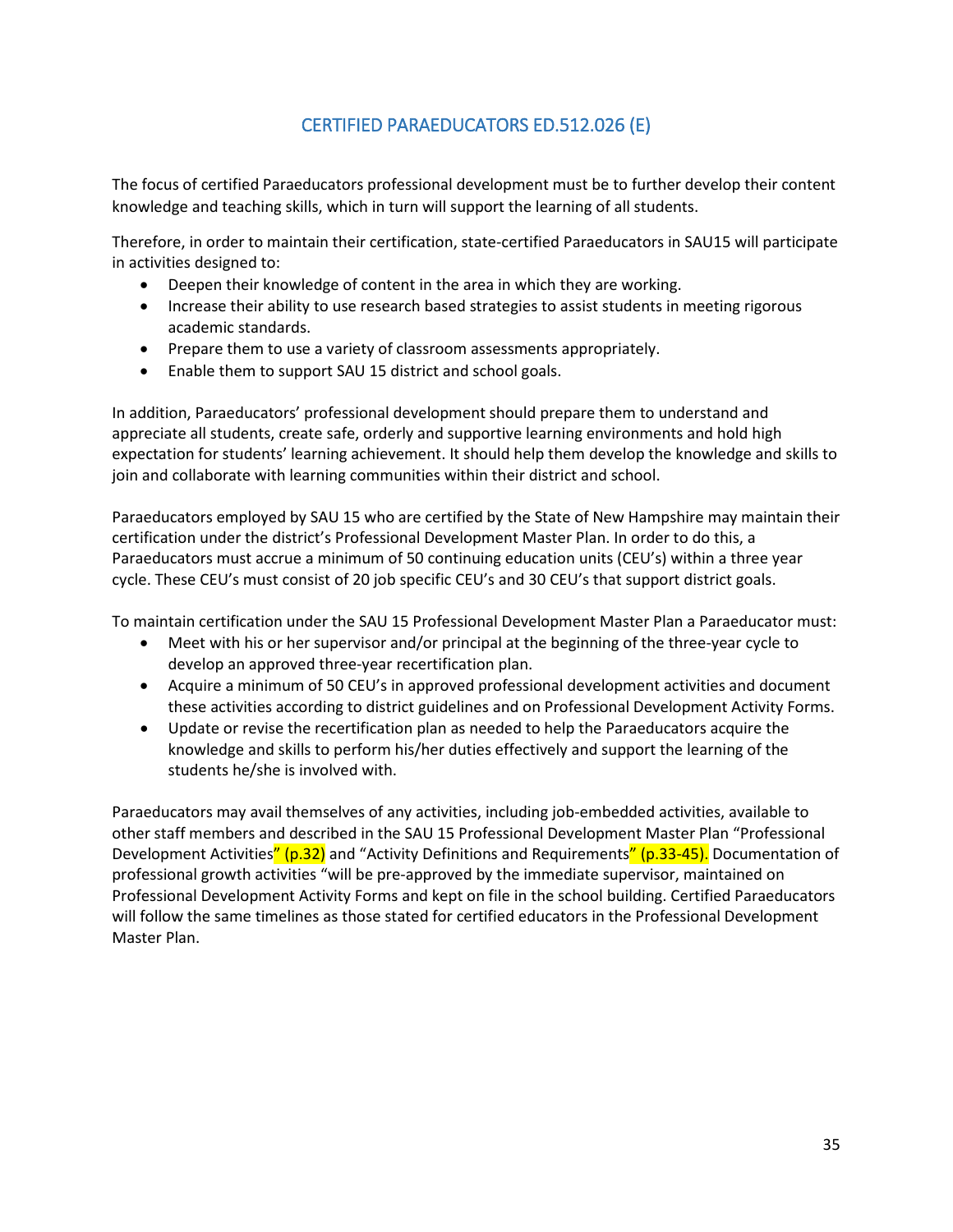## APPENDIX

- Core Values
- Danielson Self-Assessment Form
- SAU 15 Professional Development Plan
- SAU 15 Reimbursement Form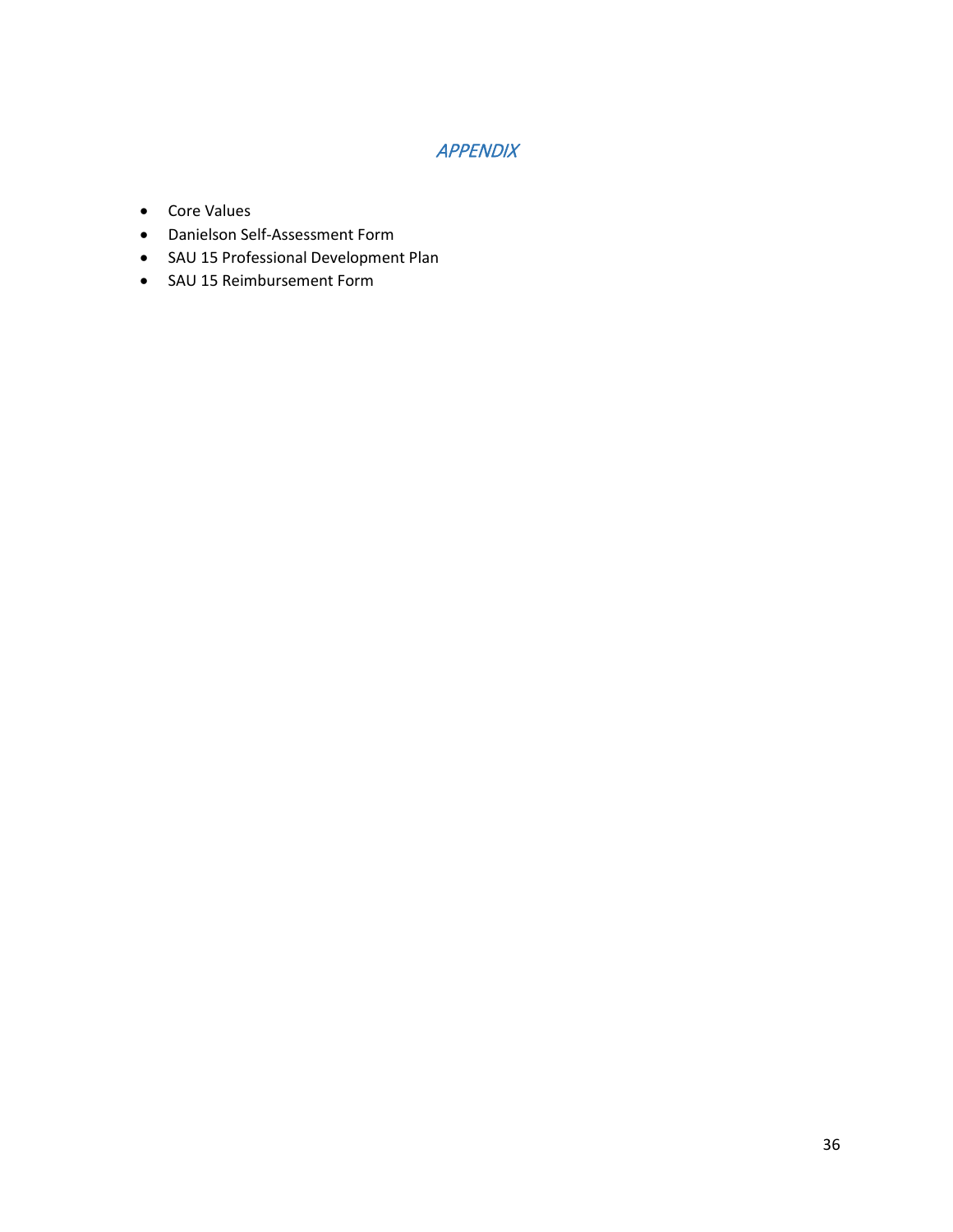*\_\_\_\_\_\_\_\_\_\_\_\_\_\_\_\_\_\_\_\_\_\_\_\_\_\_\_\_\_\_\_\_\_\_\_\_\_\_\_\_\_\_\_\_\_\_\_\_\_\_\_\_\_\_\_\_\_\_\_\_\_\_\_\_\_\_\_\_\_\_\_\_\_\_\_\_\_\_\_\_\_\_\_\_\_*

## **Core Value #1**

Schools are for students. All interactions with them must nurture their social, emotional, and academic growth. It is our responsibility to accept all students and treat them with kindness and respect; we are tolerant and non-judgmental. Our decisions are based on what is best for them. We take responsibility for ensuring the success of our students despite the challenges they may face.

## **Core Value #2**

Students meet and exceed high academic standards. Our high expectations demand varied and rigorous learning experiences that enable students to think critically, work collaboratively, communicate effectively and act with integrity. Every student is unique and has different abilities, needs and learning styles that require varying instructional techniques and strategies. Student success is ensured through the use of purposeful, research based, data informed instruction. We continuously build and maintain the knowledge base and collaborative culture required for high levels of performance for all members of the learning community.

## **Core Value #3**

We each have the responsibility to ensure the success of all students. The needs of all learners are met when outcome based learning occurs and when students, teachers, and policy maker are empowered by data. All students learn when their passions and talents are coupled with high expectations and academic rigor in a safe and caring environment.

## **Core Value #4**

Twenty-first century instruction is necessary for twenty-first learning. All members of our learning community hold the responsibility to value technology and achieve technological proficiency to prepare our students for future jobs, which currently may not exist. Customizable learning tools are used to access information and leverage each individual's learning style. With these technological skills, our student will be prepared to participate on the global community and compete in the global marketplace.

## **Core Value #5**

We believe that it does, in fact, "take a village to raise a child." We have a unique opportunity and an obligation in our homes. Our community, our businesses and our schools to influence the learning outcomes of our children. These collaborative partnerships within the community foster thoughtful and relevant learning, promoting the growth of each child.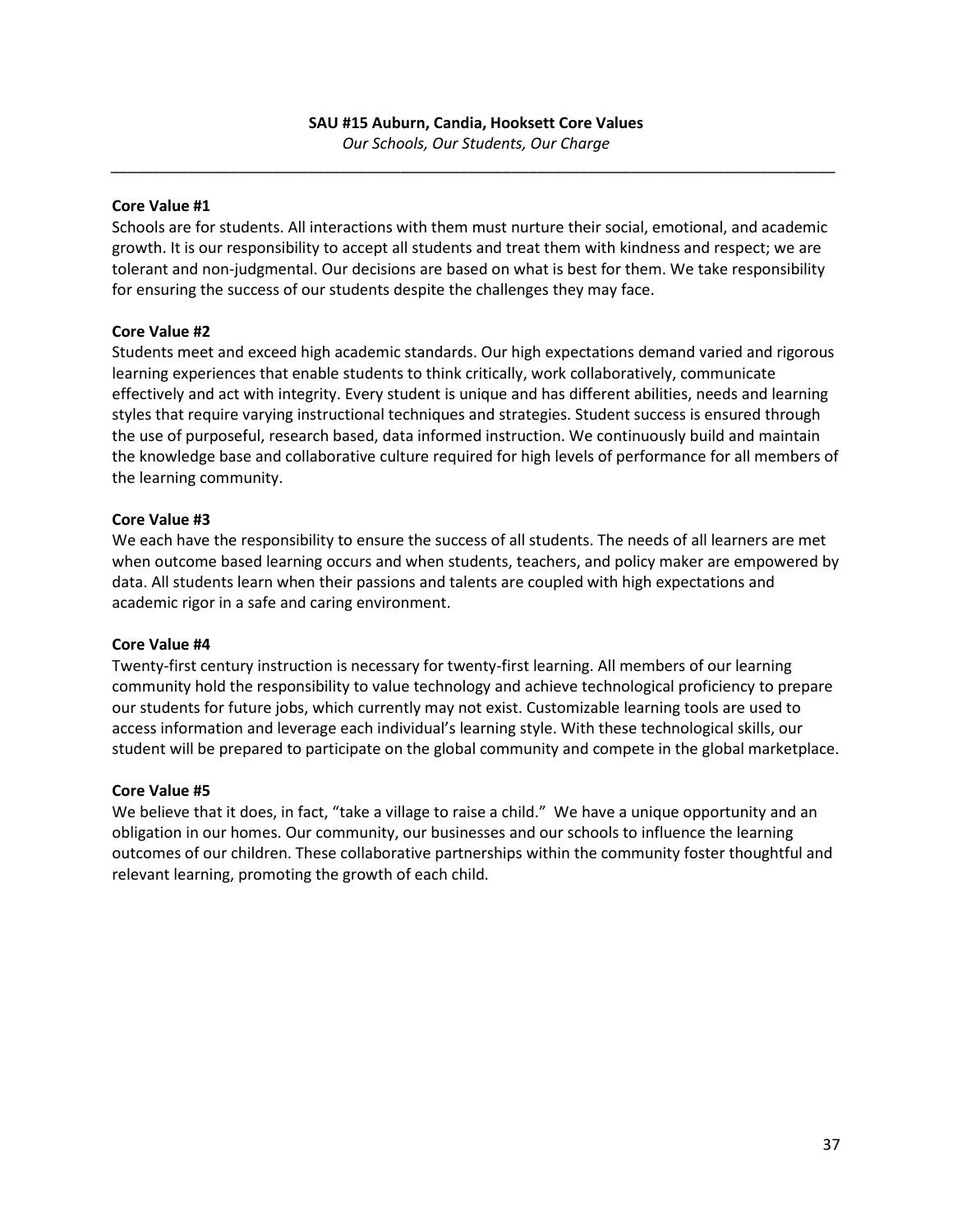## **School Administrative Unit 15 Professional Development Self-Assessment Worksheet**

**Name**: **Date**:

*In preparation for development of you Individual Professional Development Plan, your yearly review, or for your final, please take the time to reflect upon your teaching performance based on Danielson's four domains using Worksheet I. Complete this summary and prepare to discuss it with your administrator.* 

**Component areas of strength:**

**Component areas of growth:**

**Proposed professional development goals:**